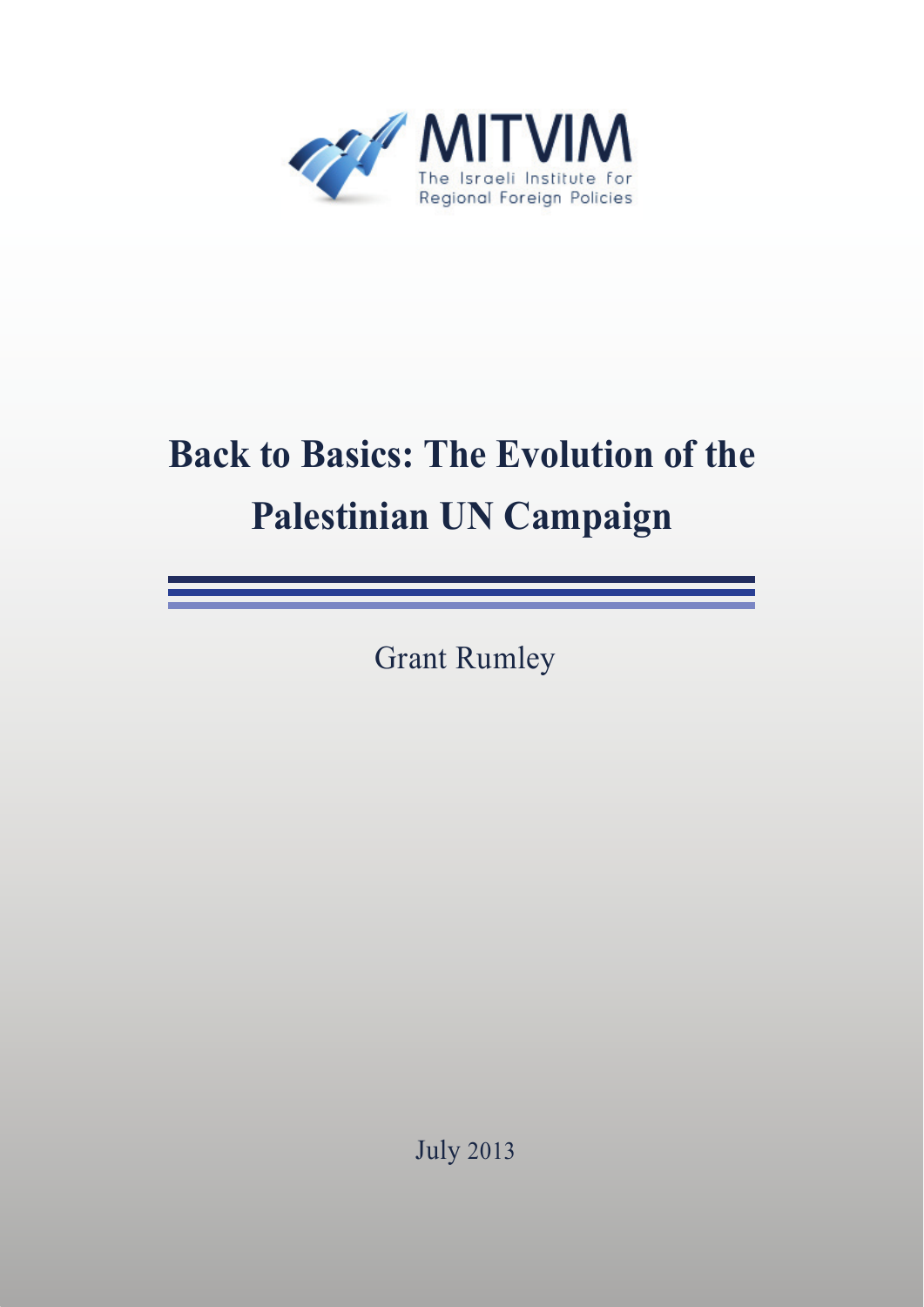## **Table of Contents**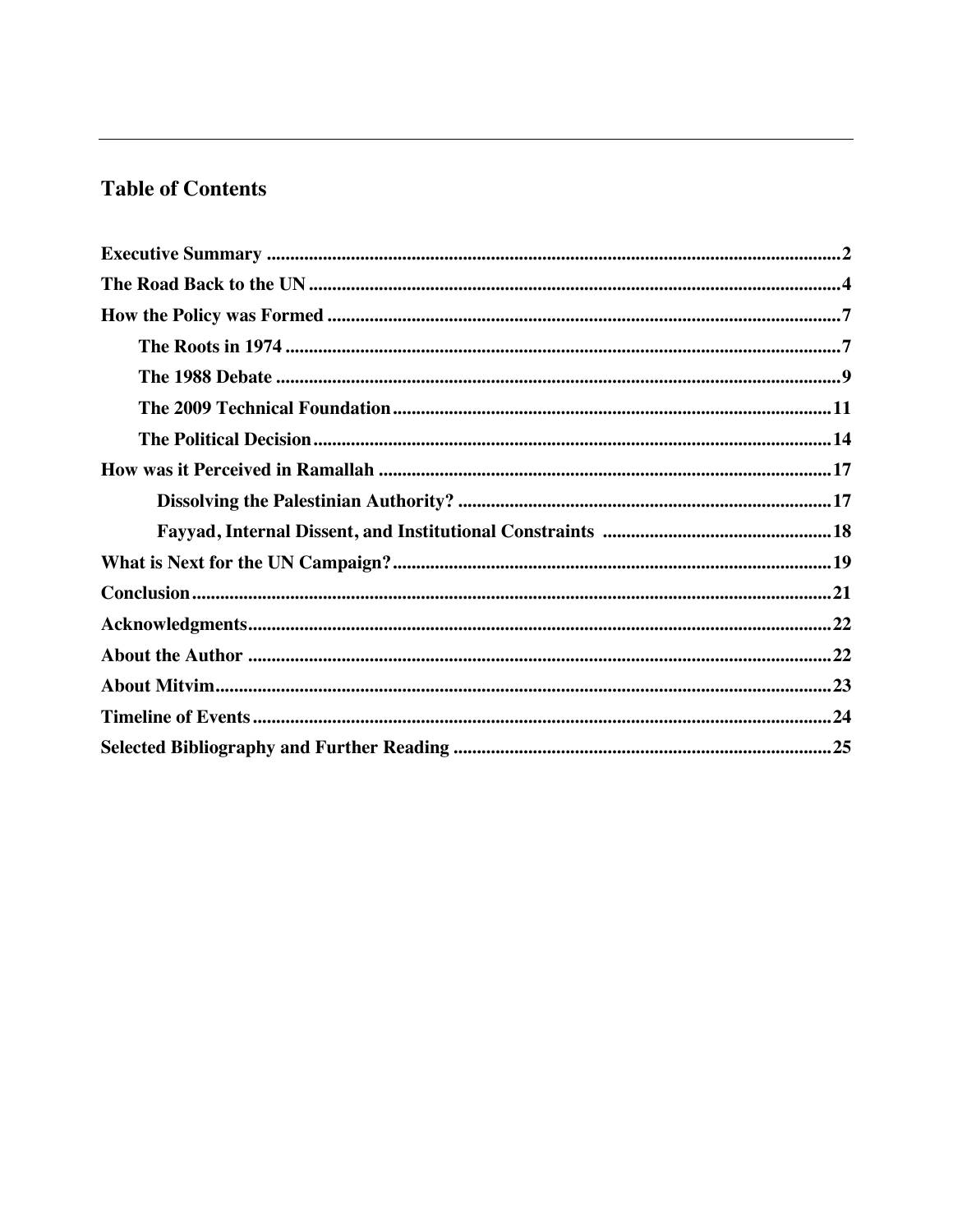#### **I. EXECUTIVE SUMMARY**

In the wake of the Palestinian UN campaign, many asked: '*why?'* Why the sudden change in a decades-long process, why the abandonment of the bilateral process, why the confrontation on the international stage? Few, however, were asking '*how?'* How was the process formed, how did this campaign gain momentum, how was it assessed in Ramallah? For the Palestinians, the UN campaign wasn't so much a unique political anomaly as it was the resumption of a process they abandoned years ago in favor of bilateral negotiations. In the breakdown of viable negotiations in 2009 and 2010, resuming this process became the only realistic option. Their justification of this campaign, then, rested in the history they had at the UN with the international community.

If the Israeli government described the campaign as a unilateral act because it threatened the framework of Oslo, and the Palestinians described it as a multilateral act because it engaged multiple countries at the UN, then the truth was somewhere in between. In reality, it was a hybrid approach, a reconciliation of an emerging, holistic strategy growing within the Palestinian leadership that advocated internationalization. As a contingency plan, the UN campaign would form the spearhead of this internationalization track.

Palestinian leaders describe the UN campaign as only the most recent manifestation of an internationalization tactic that started in 1974 with the PLO's ten-point plan, a manifesto designed to rally the resistance around a cause, but one that also acknowledged several political developments, leaving the PLO with maneuverability in the future. It was in 1974 that the PLO was first granted observer status at the UN, a process that evolved further in the 1980s, when the Lebanon—and later,

Tunisia—based PLO leadership began modifying their positions regarding diplomacy and the realization of a Palestinian state alongside an Israeli state. This resulted in a heated debate in 1988 that divided the PLO: if the overall goal is a two-state solution, how best, then, to achieve this state? Within this debate two schools of thought emerged: those that argued in favor of going to the UN for recognition, and those that opposed. Those in favor argued the importance of gaining international recognition, of elevating the status of the PLO, of gaining legitimacy in representing the Palestinian cause. Those opposed raised several questions, namely what would become of the refugee issue and how would a liberation movement conform itself to the norms of the international community. By the time of the Palestinian declaration of independence at the end of 1988, the decision had been made in alignment with the latter, and the Palestinians compromised by applying as an entity to the UN in order to upgrade the PLO's observer status.

Yet the history of the Palestinians at the UN shifts abruptly here. In the days following his address at the UNGA, Arafat finalized the overtures towards the US, renouncing terrorism at a teleconference. The US had the clearance it needed to begin a dialogue, and the Palestinian focus would shift from the internationalization track to the bilateral. In the coming years, the Palestinian delegation at the UN would tread water, resolutely avoiding antagonizing the US or Israel as bilateral negotiations became the primary focus for the next two decades.

Only in 2009, when faced with an undesirable status quo and an increasingly despondent populace, did the internationalization track reemerge. Confronted with a strategic dilemma, Abbas was forced to choose which track to pursue: reconciliation with Hamas, violent resistance, negotiations, or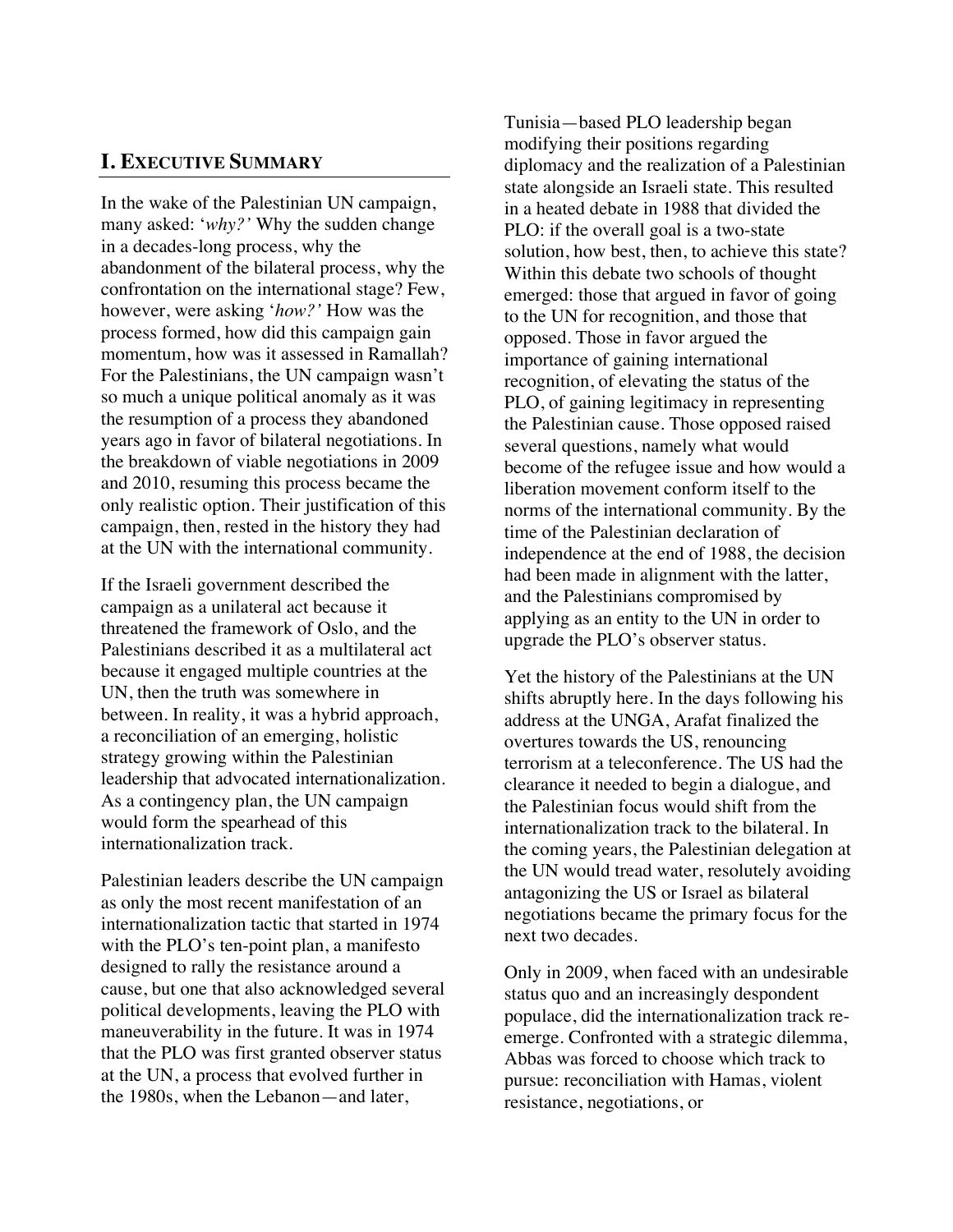internationalization. With pressures from both within and without the Palestinian leadership, Abbas chose to prepare for the internationalization track, a convenient combination of a number of options that had the added advantage of fitting into the Palestinian historical narrative. As one official put it: "It's as if the stopwatch we started in 1974 and paused in 1988 was resumed again in 2009." In actuality, it was the only realistic policy option available.

That year, it was clear that the situation was dire for the Palestinians. In the wake of Cast Lead, Netanyahu's resurgence, settlement moratoriums, international reports, an increasingly bitter Fatah-Hamas split, and threats of resignation—Abbas responded by consolidating the national agenda and setting the political course towards internationalization. In the eyes of the Palestinian leadership, there are tracks that complement each other, and tracks that do not. The UN campaign and bilateral negotiations work together; violent resistance and negotiations do not. In choosing the internationalization option, Abbas was reorienting towards one of the last remaining areas of Palestinian diplomatic strength: the UN.

Soon after, Abbas ordered his government to begin laying the foundations for the shift to the internationalization track. This shift would include incorporating several tactics into one new, hybrid tactic, with the UN campaign as the spearhead. The contingency plans, the list of UN-affiliated organizations, the procedural outline—all were developed to lay the technical foundation in case a political decision was made. A year later, in 2010, that political decision had been made, and a theoretical possibility became a practical reality.

In the breakdown in talks with Israel in late 2010, one Palestinian official described the

situation as: "clear that the bilateral was, at best, closed off for the time being, and at worst, dead." The Israelis and Palestinians had reached an impasse, and Abbas went to the Arab League meeting in Sirte, Libya to announce his tactical shift. The League backed his decision to abandon talks, and in the coming months the Palestinians began revealing the details of the newest manifestation of the UN campaign. 2011 saw a period of intense pressure from the US and Israel towards the Palestinians, with all sides blaming the other for the current stalemate.

Opinions vary regarding Abbas's attitude toward the UN campaign that year. In interviews, officials describe Abbas as a man angling for negotiations, as not completely sold on the merits of the UN campaign. Perhaps the risk-averse Abbas was practicing a trademark of his predecessor's governing style: pursuing multiple policy options with varying degrees of effort to varying effects. Or perhaps Abbas was cognizant of another event in history, of a time in 1999 when Arafat threatened to go to the UN at the end of the Oslo interim period and Clinton brought him back with the promise of negotiations.

Whatever Abbas's opinion, the US did enough to dissuade a Security Council vote through the veto, but not enough to circumvent a General Assembly vote in 2012. Upgraded status and moniker in hand, the Palestinians in 2012 had taken another step on a road they started nearly forty years ago.

This report will detail how the Palestinian leadership created, implemented, and assessed their UN campaign. It will analyze this UN campaign in the broader context of a shift in Palestinian strategy, of the calls within the leadership for a more consolidated, integrated approach to attaining statehood, and what the next steps are if the talks set up by John Kerry in the summer and fall of 2013 fail.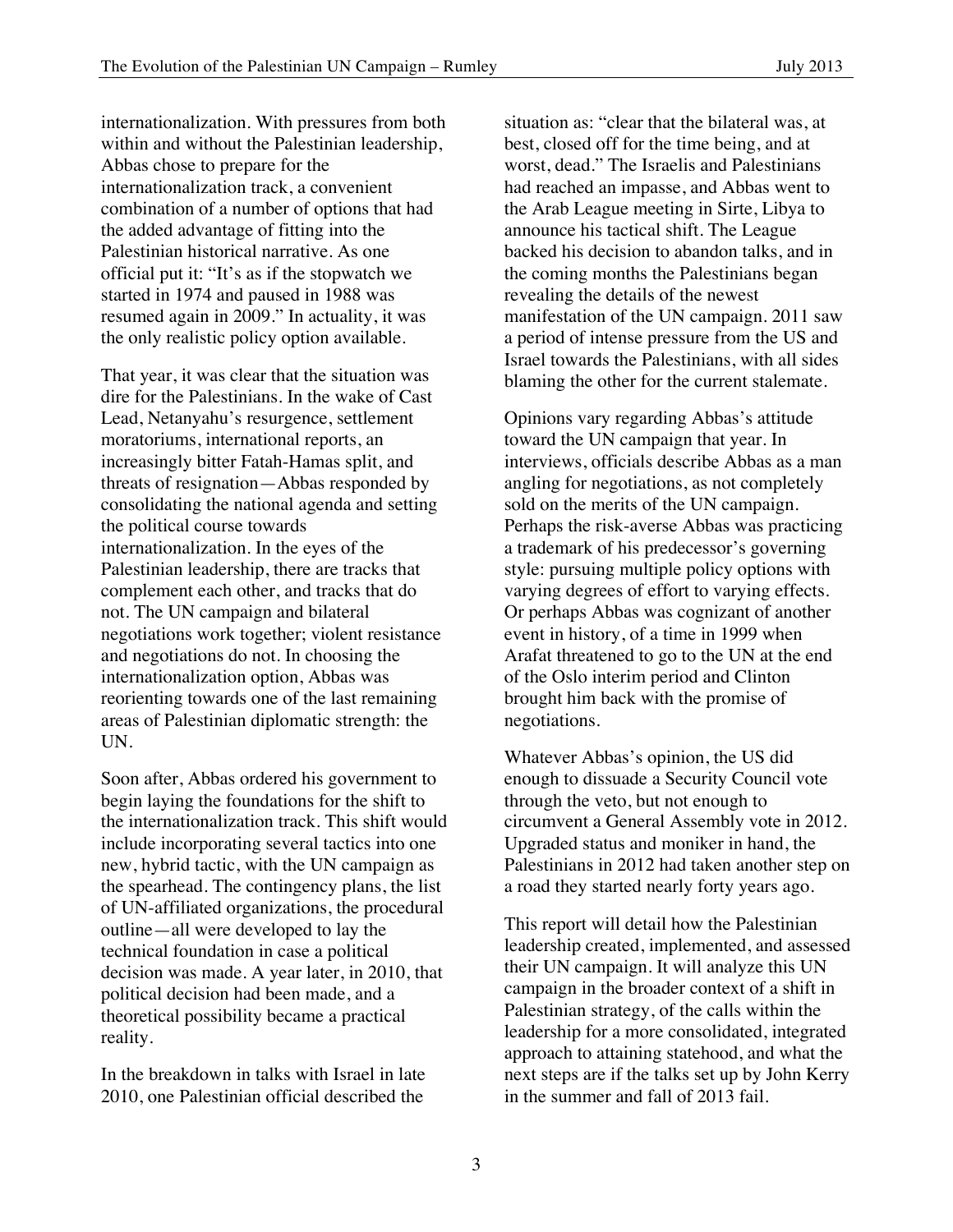#### **II. THE ROAD BACK TO THE UN**

The Palestinian strategy of attaining statehood remains, but within this strategy two dominant tactical tracks have emerged. First, there is the track most practiced in the past two decades, a track that pursues a policy of bilateral negotiations with Israel. This track has its roots in the decades before the Oslo accords, but could be seen to manifest itself in the years before the Madrid conference. Second, there is the internationalization track, the track that pressures for a greater diplomatic push and acceptance at the UN. This track is a hybrid of sorts and has manifested itself through different forms since 1974. In its current manifestation, it advocates a more integrated approach to achieving statehood, and in so doing pushes for widerange of policy options, including an increased engagement at the UN.

Now, these two tracks are not in constant struggle with each other, nor are they completely parallel, but they do cycle between moments of prominence and usage, and they have the ability to complement each other. Nor are they the only tracks available to the leadership in pursuing statehood; they are the political successors to the violent resistance track practiced in the decades before Madrid and Oslo. In those years before Oslo, the Palestinian leadership<sup>1</sup> was able to jump in between tracks often, alternately pursuing negotiations, internationalization, and resistance. Today, that practice is repeated with Abbas and leadership, as both have shown a willingness to jump between

 

the bilateral and international tracks when the situation dictates.<sup>2</sup>

The Abbas-led strategy will remain the attainment of statehood with preference for a negotiated agreement. Abbas's own history attests to his preference for the bilateral track. In his memoirs, Abbas lamented the apparent lack of knowledge of Israel from the Palestinian side, and set out covertly meeting Israeli officials and policymakers as early as the  $1970s<sup>3</sup>$ . At the time, his actions were met with much inner resistance from the

 

<sup>2</sup> This report is largely based on interviews conducted from early 2013 to July 2013. Nearly 30 formal interviews were conducted in Ramallah, Bethlehem, Jerusalem, and by phone in Washington DC and New York City. Within the framework of this research, interviews were conducted with members of the Palestinian Authority's Foreign & Interior Ministries, Fatah Revolutionary Council, Fatah Foreign Relations Committee, former PA cabinet officials, members of the Israeli Ministry of Foreign Affairs, diplomats from the European Union, a former US ambassador, Israeli, Palestinian, European and American journalists, Israeli, Palestinian, and American academics, members of the International Crisis Group, and members of the Palestinian civil society, among others. For the purpose of discretion, interviewees who wished to be mentioned will be mentioned within the report, others will be quoted based on the department/party/organization they most prominently represent.

<sup>3</sup> Abbas's memoirs detail the resistance Palestinian officials met from within the movement by talking with Israelis, particularly a Palestine National Council meeting in March of 1977 when Issam Sartawi was "bitterly attacked" for talking with Israelis. "All the factions in the PNC without exception joined in…I discovered that none of them knew what they were talking about, that their knowledge of Israel was limited to the simple fact that it was the enemy against whom continuous war should be waged. So, I set out to work on this weakness within our ranks." Abbas, Mahmoud, *Through Secret Channels,*  (Reading: Garnet Publishing, 1995).

<sup>&</sup>lt;sup>1</sup> For the purpose of this report the term

<sup>&</sup>quot;Palestinian leadership" will follow the generally accepted notions of the leadership in Ramallah, including Abbas and his cabinet, senior members of Fatah, and members of the PLO Executive Committee.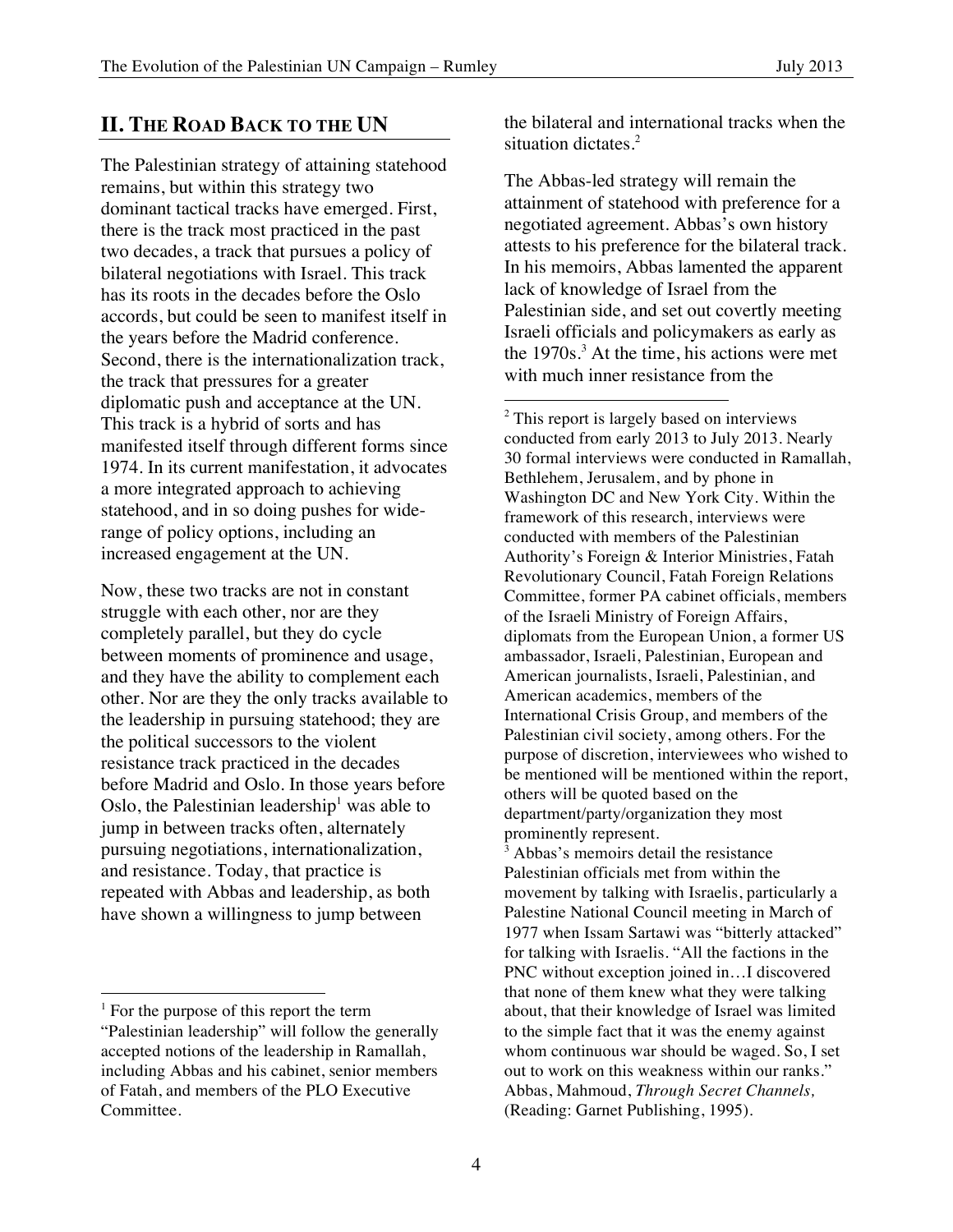Palestinian leadership; today, they're mostly lauded by Palestinian officials: "he was the most courageous man we had, he was meeting with Israelis for decades, he was engaging at the political level, not the resistance level."<sup>4</sup>

Yet in the breakdown that followed after negotiations with Olmert in late 2008, a theme emerged in the Palestinian national discourse: the status quo was harmful to the national strategy, a change was needed. Amid Cast Lead, Netanyahu's resurgence, inadequate settlement moratoriums, scuffles over international reports, and multiple threats of resignation, Abbas's stated intent of a negotiated settlement seemed like less and less a possibility. 5 In 2009, the national discourse culminated with three tracks for Abbas to choose in lieu of a sustainable negotiation process: 1) a national reconciliation attempt between Fatah and Hamas, 2) popular resistance in the form of another *intifada,* or, 3) internationalization through the United Nations.<sup>6</sup> In essence, it was the start of a shift in tactics. Pressures abounded from both within and without the leadership to pursue something other than the bilateral track. With little hopes—and less motivation—for actual reconciliation with

 

Hamas, and similar disdain for another *intifada*,<sup>7</sup> Abbas chose internationalization.<sup>8</sup>

The appeal of this decision was that it gave Abbas, a man who, for all intents and purposes, wants to remain to be seen committed to the peace process, a chance to jump to the internationalization track without closing off the bilateral track.<sup>9</sup> In many ways, it is a flexible tactic that reconciles the multiple schools of thought within the Palestinian leadership. For those in the school that push for bilateral negotiations, it has the advantage of appearing to strengthen the Palestinian negotiating position by leveraging the international community. For those that push for a more resistant course, it has the advantage of antagonizing Israel and openly defying US pressures. $^{10}$  In reconciling these

 

<sup>9</sup> "Abu Mazen does not believe in taking a unilateral step forward. He wants a negotiated agreement, he thinks about it all the time. He believed this [internationalization tactic] was for the sake of the peace process." Interview with senior Fatah official, Ramallah, May 2013.  $10$  On the former school, one official noted: "We wanted the international community to know that we are not coming to the UN to delegitimize Israel, or to have them retract their promises to Israel, but rather to fulfill their promises to the Palestinians. We were seeking international legitimacy and rights for our people." And in the latter school: "There were quite a few stormy Fatah meetings where people would argue that because we stopped armed struggle, this is what happened to us. That Oslo has failed us, that

<sup>4</sup> Interview with former PA cabinet official and member of the Fatah Revolutionary Council, Ramallah, May 2013.

<sup>&</sup>lt;sup>5</sup> "Abu Mazen is a man of institutions, he works on a decentralized level, he focuses on achievements, he wants results, but [in 2009- 2010] even that would not work for him. It is the difference between the two leaders: for Arafat, he came through armed struggle and then negotiations failed him, but for Abu Mazen, to come through negotiations and then have negotiations fail, it hurt him." Ibid.

<sup>&</sup>lt;sup>6</sup> For more on the policy options facing Abbas in 2009 see the International Crisis Group report *The Emperor Has No Clothes: Palestinians and the End of the Peace Process,* 7 May 2012.

<sup>&</sup>lt;sup>7</sup> The Abbas-led PA has routinely touted its commitment to non-violence, but that didn't stop the Israeli perception of a third *intifada* from occurring, a perception that persists today as a more than undesirable outcome.

<sup>&</sup>lt;sup>8</sup> According to one official: "Abbas wanted an achievement, something other than a stalled peace process to show the people. In his eyes, this [internationalization] was the only option that could also preserve the notion of the two-state solution." Interview with senior Fatah official, Ramallah, June 2013.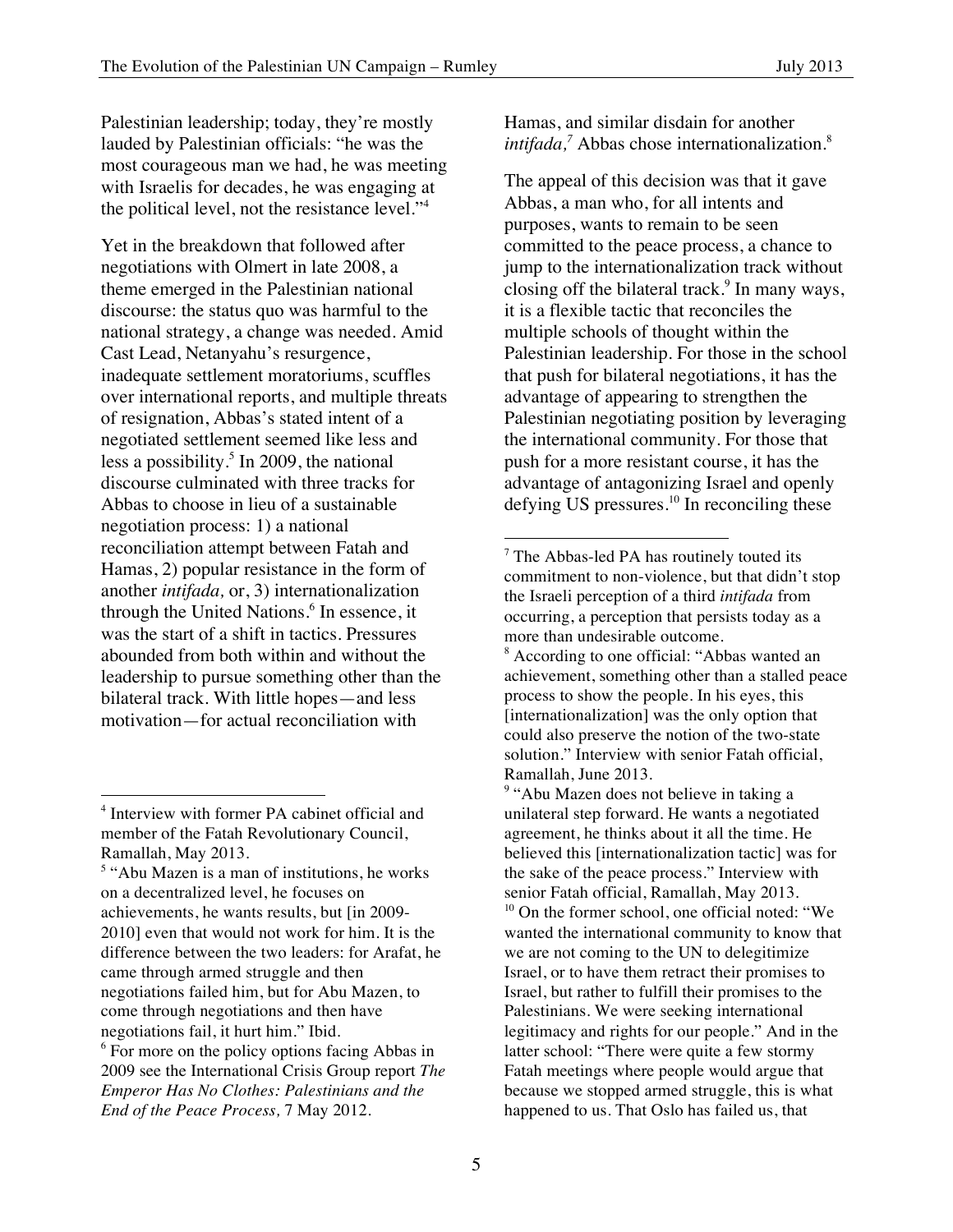schools of thought, Abbas also reconciled public opinion. The UN's history in the eyes of the Palestinians is tenuous, to say the least, but as the next best available avenue for international legitimacy, Abbas was able to utilize the tactic in appeasing public opinion. $11$ The other appeal of the internationalization campaign is that it allowed Abbas to feel as if he hasn't given up on the bilateral track. Abbas remains ever committed to the bilateral process, a sign made evident by his July 2013 agreement to restart the negotiations sponsored by John Kerry. Further, as an integral member of the bilateral track from its inception, it is fair to say Abbas anticipated a different outcome from his shift to the internationalization campaign. Indeed, as the

negotiations had failed us. People argued, and will continue to argue, that while the peace process is stagnant, perhaps Israel does not understand anything but the language of force." Interviews with former PA cabinet official and member of the Fatah Revolutionary Council, Ramallah, May and June 2013.

<u> 1989 - Jan Samuel Barbara, poeta estadounidense de la propia de la propia de la propia de la propia de la pr</u>

 $11$  "Even in the early days of the UN, an organization that has not always been viewed as fair by the Palestinians—they had voted to partition the land—there was a level of discomfort with the Palestinian people and the UN. But when we saw other countries gain their freedom around the world and come to the UN and get recognized, we started to shift our view of the UN. That shift started in 1974 with Arafat's address to the UN, and following that moment we started engaging with the UN, we looked to it as a body where international law was being formed and where the rights of people were being addressed. That engagement continued whenever we had a chance to lobby for our rights." Interview with PA official, Foreign Ministry, Ramallah, June 2013. Another official described the people's perspective of the UN in 2009: "the leadership [Abbas] believed that going to the UN was not an alternative to negotiations, it was a complement to the negotiations. The Palestinian people believed it was their right to be a part of the international organization." Interview with former PA cabinet official, Ramallah, May 2013.

Palestinian leadership was laying the foundation for the UN campaign, Abbas was following a path first laid out by his predecessor.

In May of 1999, at the end of the five-year Oslo period, Arafat publicly and privately mused about the option of unilaterally declaring statehood and going to the UN for recognition. In his trademark style, Arafat was "decidedly coy" during this period, dispatching two deputies, Nabil Sha'ath and Saeb Erekat, to begin lobbying international countries to support a Palestinian declaration of statehood. The US countered this campaign with some lobbying of their own, insisting that real progress only come through negotiations.<sup>12</sup> Clinton himself would send Arafat a letter vowing to restart negotiations after a new Israeli government was formed, reminding him that negotiations were the only way to realize Palestinian aspirations.<sup>13</sup> In the end, the promise of new negotiations, coupled with the long-standing relationship between Clinton and Arafat, was enough to sway Arafat back to the bilateral track,<sup>14</sup> a moment

 <sup>12</sup> For more on the US effort to pressure the Palestinians, read Dennis Ross's account in his memoir: *The Missing Peace: The Inside Story of the Fight for Middle East Peace*, (New York: Farrar, Straus and Giroux, 2004). <sup>13</sup> For Clinton's full letter to Arafat, see: "Letter from Bill Clinton to Yasser Arafat, April 26, 1999" at Brookings Institution here: http://www.brookings.edu/~/media/Press/Books/2 005/peaceprocess3/Appendix%20X.pdf <sup>14</sup> Arafat was also aware of the very real possibility of destabilizing the situation ahead of Israeli elections and adversely impacting the potential for Ehud Barak, who had campaigned on the peace process, to win. On the Israeli side, opinions differed on how Netanyahu would have reacted to such a unilateral move: Ross describes Netanyahu as prepared to annex certain areas in the West Bank upon any unilateral declaration. Yossi Beilin offers a different perspective: "those close to Netanyahu suggested that he might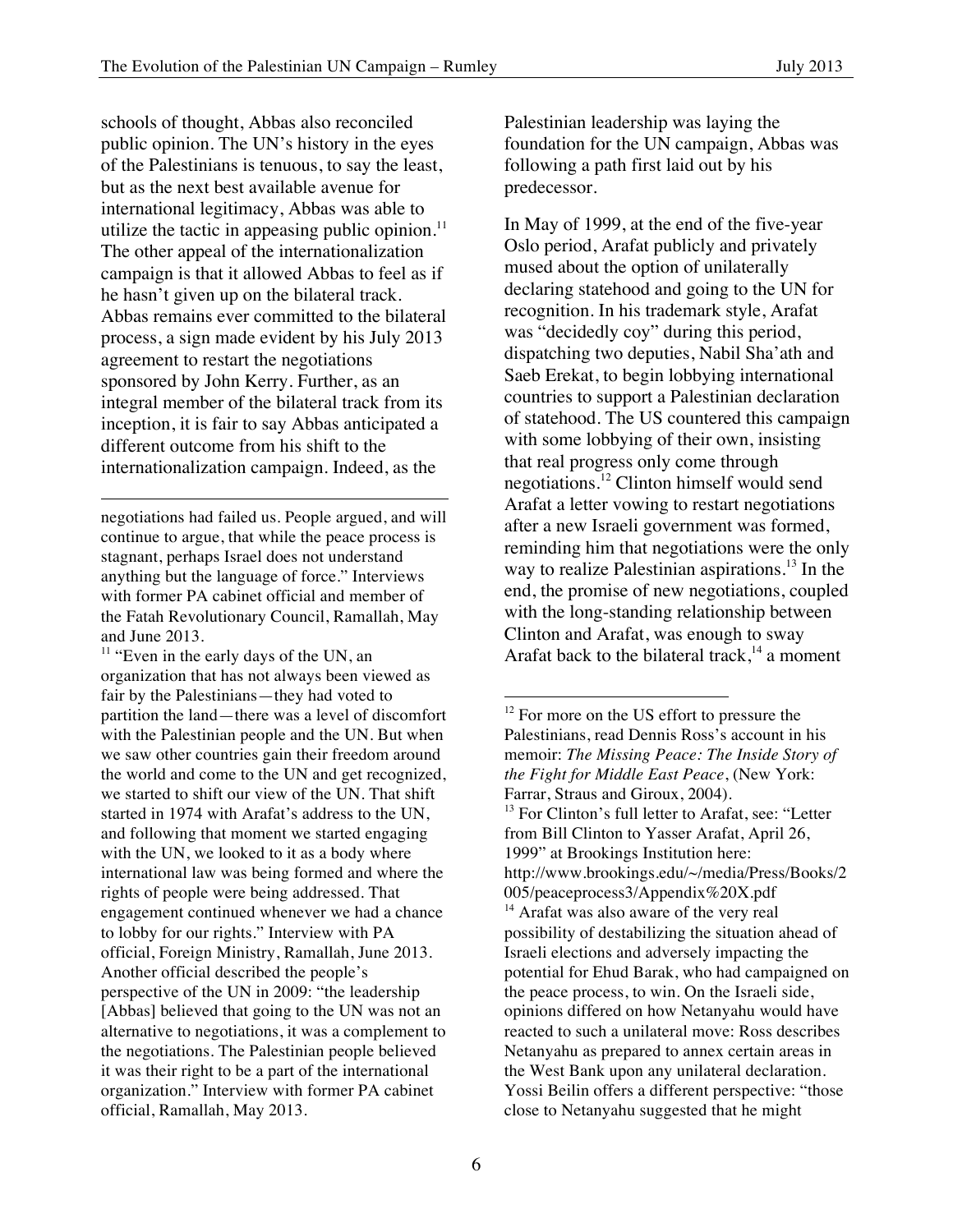that undoubtedly made an impression on Abbas. A likely advantage of the 2011 UN campaign, in Abbas's eyes, was that it would follow the mold of Arafat's campaign in bringing attention to the situation, shaking up the status quo, and returning the US as broker of another round of negotiations:

"Abu Mazen was, first of all [in 2011], hoping there would be a compromise [for future negotiations] before going to the UN Security Council. He thought there would be an American offer to restart talks before going to the UN. It was not his first intention to provoke the US or Israel, he had left the door open for any American, Israeli, or European offer to restart negotiations."<sup>15</sup>

However, Abbas's bluff was called, and whether for a lack of rapport between the US and the Palestinians or lack of a strategic US vision for the peace process, the Palestinians executed their campaign. The technical foundations that had been laid in preparation of the UN campaign became political realizations. Yet in the eyes of the Palestinian architects of this campaign, the forming of these technical foundations, and their transition into political reality, were merely the culmination of a decades-old process that had been paused for Oslo. It was a campaign the Palestinians viewed not so much as a unique political initiative, but rather the resumption of a track that had been abandoned for nearly two decades in deference to the bilateral track.

<u> 1989 - Jan Samuel Barbara, poeta estadounidense de la propia de la propia de la propia de la propia de la pr</u>

#### **III. HOW THE POLICY WAS FORMED**

In understanding the recent UN campaign, one must understand the perspective through which it is viewed within the Palestinian leadership. Rather than an anomaly, or as a purely reactive measure to the breakdown in talks, the process is described as the culmination of an evolution that began in 1974, evolved in the late 70s and early 80s, and first manifested itself in 1988. According to one official: "it's as if the stopwatch we started in 1974 and paused in 1988 was resumed in 2009."<sup>16</sup>

#### *A. The roots in 1974*

In June of 1974, the PLO released its tenpoint plan for reaffirming Palestinian unity and armed struggle. The plan, however, while calling for armed struggle as the primary means of resistance, did not rule out other political options. <sup>17</sup> And while the plan was directed towards liberation and armed resistance, it served another purpose in furthering the PLO's claim as the 'sole, legitimate representative' of the Palestinian people.<sup>18</sup> A few months later in Rabat, the

 

 $18$  1974 was also the start of the evolution of two major policy positions within the PLO: the attitude towards UN Resolution 242, which called for the withdrawal of Israeli forces from territories occupied during the 1967 war, and the PLO's status of sole, legitimate representative of the Palestinian people. The ten point plan reiterated the group's position against 242, a position that would evolve and eventually reverse by 1988. The status of representation was something that would follow a similar timeline, if not a similar arc, by 1988 the PLO had furthered its claim of

welcome a Palestinian decision to cancel the Oslo Agreement and unilaterally declare a Palestinian state – relieving him from having to persuade the electorate to accept a permanent agreement, and from adhering to the other aspect of Oslo." Beilin, Yossi, *The Path to Geneva: The Quest for a Permanent Agreement, 1996-2004,* (New York: RDV Books, 2004).

<sup>&</sup>lt;sup>15</sup> Interview with senior Fatah official, Ramallah, May 2013.

<sup>&</sup>lt;sup>16</sup> Interview with PA Foreign Ministry official, Ramallah, June 2013.

 $17$  Indeed, the plan itself was a political adjustment to the "new political circumstances that have come into existence in the period between the [Palestine National] Council's last and present session."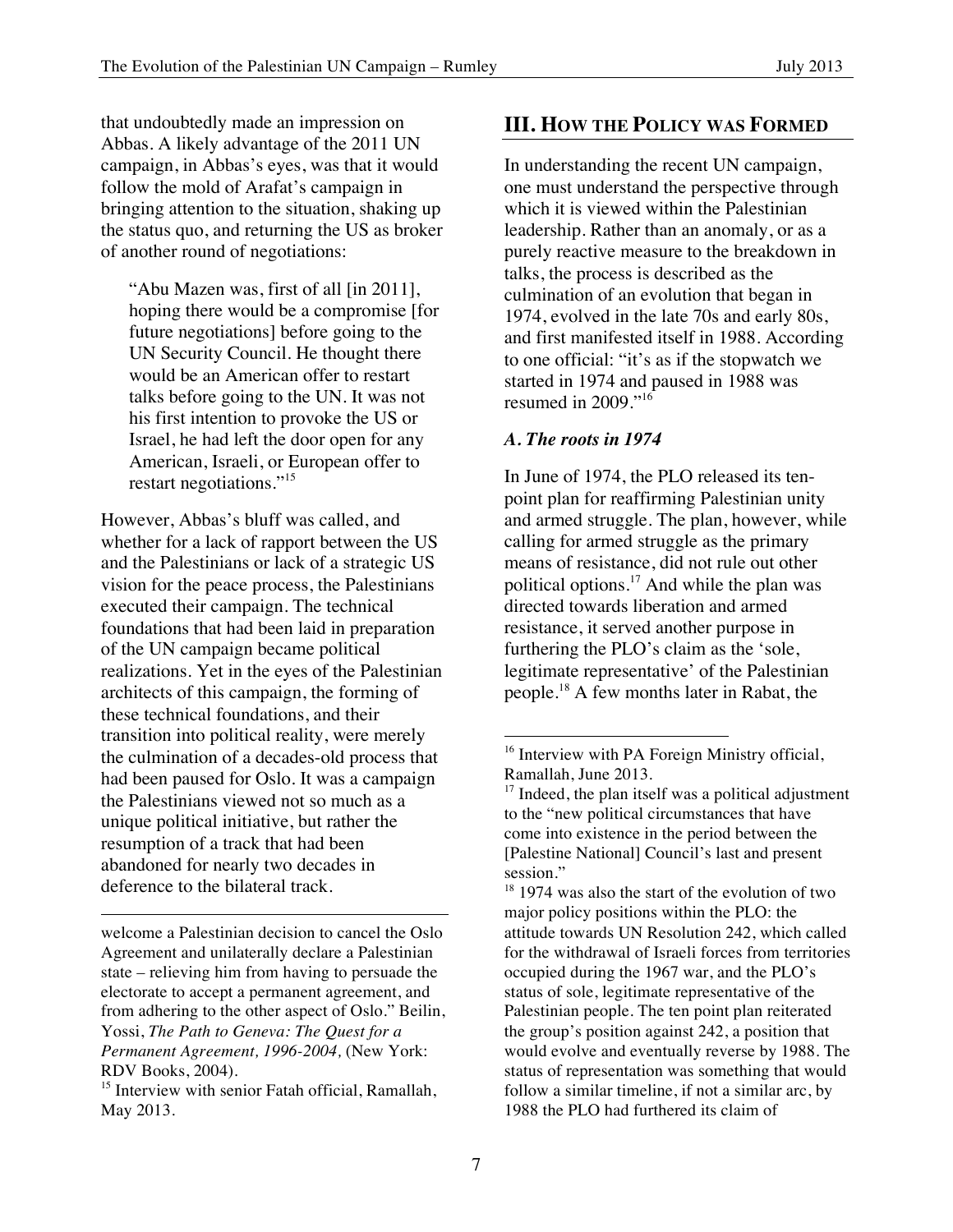Arab League would vote in favor of recognizing the PLO as this sole, legitimate representative.<sup>19</sup> Internationally, many would view this action as a change in representation, that the PLO now spoke on the international level for the Palestinians. Within a month of the Arab League summit, Arafat would be invited to address a plenary session of the UN, leaving the UN General Assembly with a rather ominous threat to "not let the olive branch fall from my hand."<sup>20</sup> Following the speech, the General Assembly approved the PLO's membership as an 'observer mission' to the proceedings of the UNGA, and considered that "the PLO was similarly entitled with regard to all international conferences convened by other organs of the UN."<sup>21</sup> The Palestinians had arrived at the UN.

But no sooner was the momentum from 1974 won then the Lebanon-based PLO leadership became faced with another dilemma: the outbreak of the Lebanese civil war.<sup>22</sup> In the

 

midst of violent sectarian clashes in southern Lebanon, the group was forced to adapt its strategic outlook to address the current situation. As such, bureaucratization started, basic communal services were created, and the PLO began forming the institutions of a quasi-state.<sup>23</sup> As the war raged on, the PLO's attitudes towards diplomacy evolved, and with them, so too did the views of the twostate solution. Within this evolution, none is a greater indicator than the general opinion towards UN Security Council Resolution 242, the post-1967 War document calling for Israeli withdrawal from "lands occupied in the recent conflict." In the years after 1967, the Palestinians had been guided by a policy resolutely opposed to 242, but by the Israeli siege of Beirut in 1982, members of the PLO were openly calling for the change in opinion, arguing that acceptance of 242 would "break the siege, preserve the PLO, and change the hostile international atmosphere." It was a position supported by Abbas at the time, who viewed 1974 as a missed opportunity to start building a relationship with the  $US<sup>24</sup>$  In the

 hijackings in 1970. The move would have a formative impact on PLO decision making. <sup>23</sup> "From the moment that the main PLO military forces were moved up to Beirut and Sidon from South Lebanon in the 1975-1976 phase of the Lebanese war, the pretense that their purpose was to liberate Palestine through armed struggle began to disappear. As these forces became more of a self-defense force for the Palestinian population in Lebanon (as well as a strike force against the PLO's enemies—Lebanese and Syrian—during the war there), as the PLO's strategy changed in the direction of diplomacy, and as its aim became a two-state solution, this pretense evaporated completely." Khalidi, Rashid, *The Iron Cage,*  (Boston: Beacon Press, 2006).

representation, but would still not be accepted by the US or Israel. It would not be until 1993 and the declaration of principles that the PLO would have full recognition.

 $19$  The US was paying close attention to the PLO's formation of a "state within a state" in Lebanon. In State Department cables that were declassified in 2005, the US was concerned about "momentum after the Rabat summit" leading to destabilization in Lebanon. For more, visit:

http://aad.archives.gov/aad/createpdf?rid=169847 &dt=2474&dl=1345

 $20$  Arafat's full speech can be found here: http://www.al-

bab.com/arab/docs/pal/arafat\_gun\_and\_olive\_bran ch.htm

<sup>21</sup> More information can be found at the UNISPAL website here: "The Question of

Palestine at the United Nations,"

http://unispal.un.org/pdfs/DPI2499.pdf

<sup>&</sup>lt;sup>22</sup> The PLO leadership entered Lebanon under less than desirable circumstances, having been expulsed from Jordan after the Black September

 $24$  From Abbas's memoirs: "The resolutions of the twelfth session of the PNC held in June 1974 stated that we rejected Resolution 242 because it dealt with the issue of Palestine as an issue of refugees. What the PLO should have said was that if Resolution 242 had not dealt with the issue of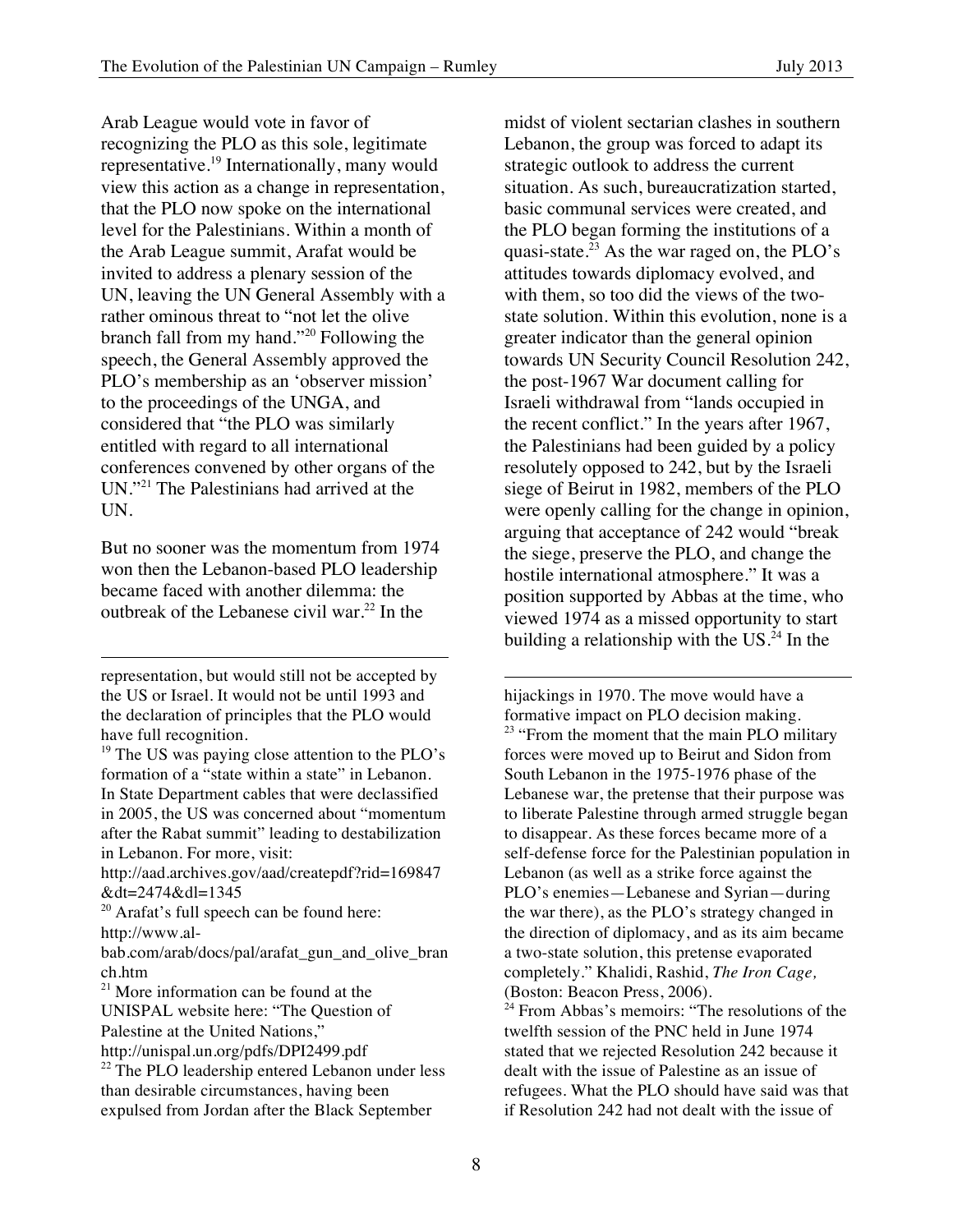coming years, the expulsion to Tunis, the start of the first *intifada,* and King Hussein's severance of ties with the West Bank, would all play a factor in promulgating the change within Palestinian policy. By 1988, the Palestinian leadership had adopted the concept of the two-state solution as a national goal, but was still undecided as to how best to achieve that state.<sup>25</sup> The Palestinian strategy of attaining statehood had been codified; the tactical approach to fulfilling that strategy had yet to be agreed upon.

#### *B. The 1988 debate*

At the onset of the *intifada,* the PLO was charged with attempting to answer for, and control, a grassroots social resistance movement from abroad. By 1988, King Hussein of Jordan had decided to cut off the administrative claim to the West Bank, a move heralded by the PLO if not the US and Israel. The US had, for decades, preferred to deal with the Palestinians via the Jordanians; here, in the midst of the *intifada,* the PLO had their chance to further their claim as sole, legitimate representative of the Palestinian

Palestine as a refugee problem and had instead dealt with it as an issue of a people with legitimate rights, we would have accepted it. This would not have changed the substance of our position and we could have announced it without fear of losing ground. On the contrary, we could have won American recognition." Abbas, Mahmoud, *Through Secret Channels.*

 

<sup>25</sup> "It took us [the PLO] over twenty years to reach that point, but the real process started in 1974. The foundation was built in the ten-point plan, on the point that called for establishing an authority over any area of Palestine that had been liberated, this was the point that led to 1988. By 1988, the goal was to declare a state, and there was a crossroad: you declare the state, but how do you get it? Through the international community and the UN? Through resistance? *Intifada?* Through a bilateral agreement? This was the debate." Interview with a senior Fatah official, Ramallah, June 2013.

cause and construct a relationship with the US.

With the national strategy of statehood accepted within the PLO leadership, the Palestinian National Council was convened a few months later, issuing a declaration of independence, adopting and endorsing various UN resolutions that had been passed since 1947. This declaration was accompanied by supporting documents accepting Resolution 242, and the Palestinians' 'historic compromise' was born.<sup>26</sup>

Yet with the acceptance of 242 and the declaration of independence came a need for decision: how best to achieve the goal of statehood. It was a question the PLO pondered while simultaneously attempting to juggle public opinion.27 Resistance had proven ineffective, the *intifada* was not sustainable—the only options that remained were through a multilateral approach at the international community or bilateral negotiations. In lieu of a viable negotiating path in 1988, the PLO decided to pursue a hybrid policy of sorts, engaging both paths simultaneously for a brief period. When Arafat was invited to address the General Assembly that year, the first of the major Palestinian policy debates over the UN tactic began.

The debate in 1988 centered on to what degree the Palestinians should get involved with the UN. Within this debate, two competing schools of thought emerged: the

 $26$  Abbas viewed the acceptance of 242 as a watershed moment in dealing with international law. From his memoirs: "the most important aspect of the initiative was that it brought international legality to the PLO position." 27 "First we had to address the shock of the Palestinian people, we had to acknowledge that the historical Palestine no longer matched the stance of the PLO." Interview with former PA cabinet official, Ramallah, May 2013.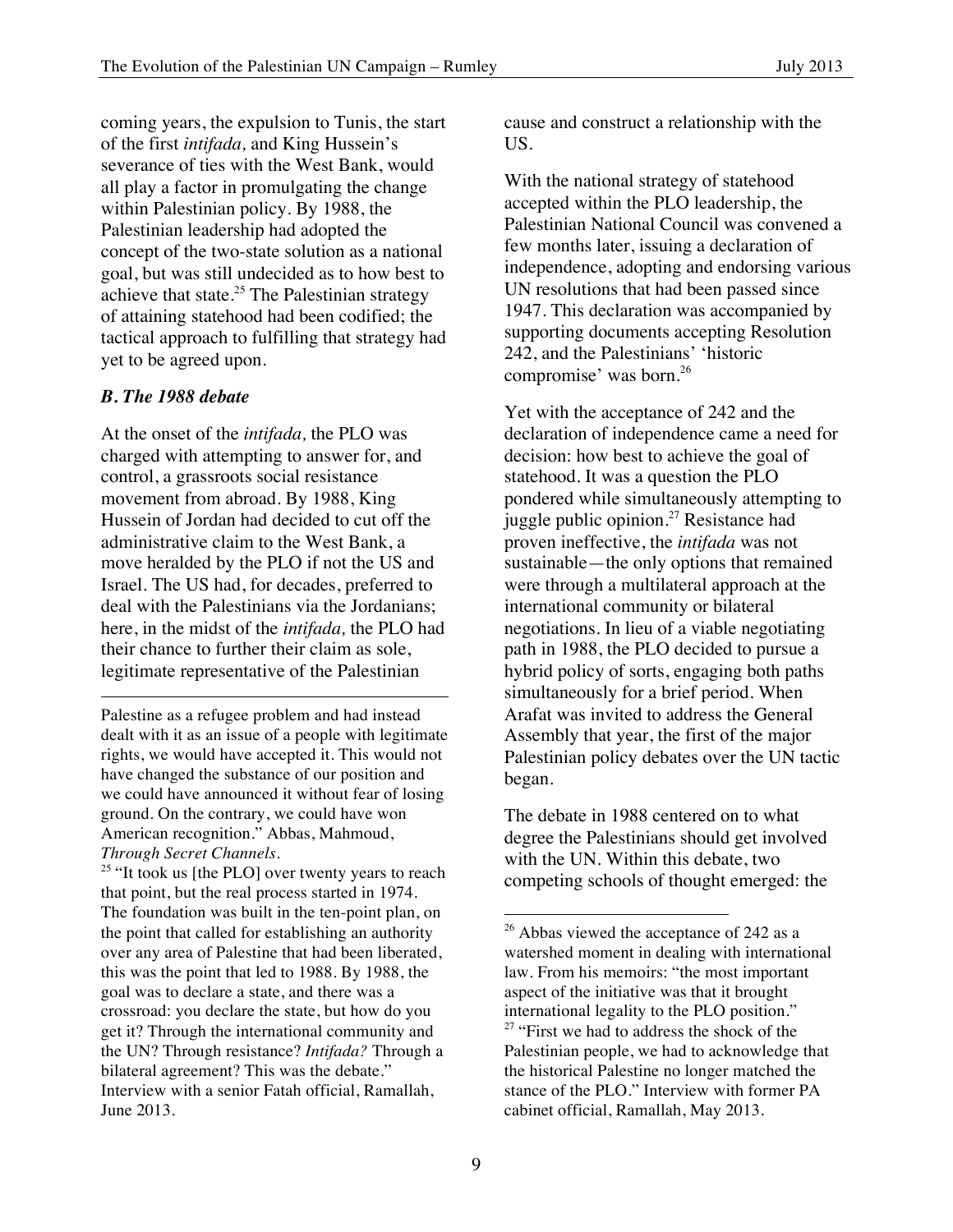first arguing against pursuing statehood and recognition at the UN, the second arguing in favor:

- 1) The first school, arguing against engagement at the UN, was led by Farouk Kaddoumi. Kaddoumi's argument centered around three concerns: a) that seeking to create a Palestinian state on the 1967 borders might undermine the claim of authority and representation of the PLO in regards to the Palestinians living outside those borders, and b) that this might jeopardize Palestinians living in other countries outside these borders, and finally c) that the limitations imposed by the international community might not align with Palestinian interests.<sup>28</sup>
- 2) The second school advocated immediately pursuing statehood at the UN, and was led by Riyad Mansour, among others. Mansour tried to draw a distinction between a state and a governing authority, arguing that the newly created Palestinian state would not negate the legitimacy of the PLO, but rather enhance it. That in governing a state, the PLO would be able to add legitimacy to the

 

claim of leading the Palestinian people.

By the time the dust had settled on the debate, the former school had won, if not for a lack of suitable alternatives, but an inability to answer some of the key questions posed by the first school. $^{29}$  The PLO then compromised, applying a hybrid plan of sorts and applying for an upgrade from 'observer mission' to an 'observer entity,' and changing the name at the UN to 'Palestine.'<sup>30</sup>

Following Arafat's speech at the General Assembly, the push was on to begin to forge a relationship with the US. Arafat himself had been denied a visa to New York, and was instead forced to address the UNGA at their secondary location in Geneva. His address, though historic, was not enough to bend the US, and the pressure mounted in the days after to fully renounce terrorism and commit to peace. It was a debate that again split the Palestinian leadership, with multiple voices arguing both for and against clarifying the Palestinian position.<sup>31</sup> In the end, Arafat sided

<sup>&</sup>lt;sup>28</sup> 'Interests' in this sense entails armed resistance. Here, is another example of the debate over tactics within the Palestinian leadership; the bilateral track and multilateral approach were both the most popular routes for attaining statehood, but they were by no means the only routes discussed within the leadership. Kaddoumi was firmly in this camp. According to one official, Kaddoumi's view was that "to be a state in the international system at that time would entail some official commitments, commitments that might not suit a liberation movement." Interview with senior Fatah official, Ramallah, June 2013.

<sup>&</sup>lt;sup>29</sup> "Mansour's school of thought did not win the day at the time simply because the questions posed by Kaddoumi were not answered. The compromise was then reached and the PLO sought an upgraded status from observer to entity." Interview with senior Fatah official, Ramallah, April 2013.

 $30$  In the eyes of the Palestinian leadership, the changing of the official moniker at the UN to Palestine was no tiny feat: "it brought us back to the international community, it was always an uphill walk for us to regain our representation. We had always been referred to as 'the Arabs' or 'the refugees in the Near East.' We were always put in the wider context of the region rather than a specific national identity." Interview with senior PA Foreign Ministry official, Ramallah, June 2013.

 $31$  Abbas describes the debate in his memoirs: "at this point our delegation as well as our friends split into two camps. One was of the opinion that Arafat should clarify matters by using the words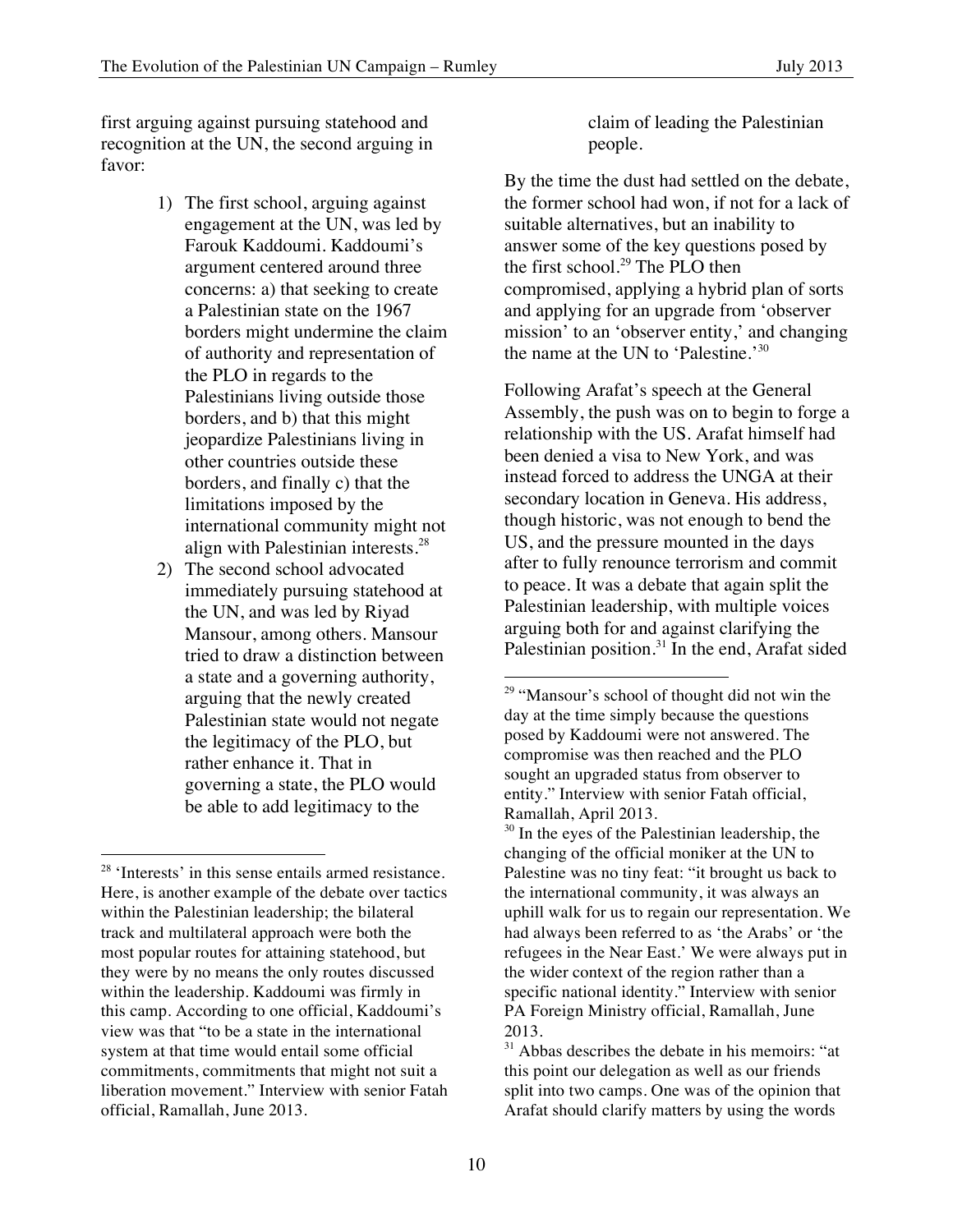with the latter, and made his famous renunciation of violence at a teleconference a few days later. The US had the necessary clearance to open communication with the Palestinians, a communication line that in the hopes of the Palestinians would lead to an honest brokerage of the two-state solution.<sup>32</sup> The multilateral track and international campaign at the UN, for all intents and purposes, would be moved to the background.

For the Palestinian leadership at the time, the overall strategy remained focused on attaining statehood, the shift, however, occurred on the tactical level of how to achieve this state. The post-1988 leadership began shifting the focus away from multilateral efforts at the UN towards the bilateral track. By 1989 the Palestinians were treading water at the UN, resolutely avoiding antagonizing the US or Israel, $33$  and by the end of the war in Iraq and the onset of the Madrid conference, the

required of him in order to deprive America of its pretexts and excuses, while the other considered that the PLO had given enough away." Abbas goes on to make it clear that he was in the former camp: "if further clarification was needed then so be it, provided we adhered to the framework of the PNC resolutions."

<u> 1989 - Jan Samuel Barbara, poeta esperanto-poeta esperanto-poeta esperanto-poeta esperanto-poeta esperanto-po</u>

<sup>32</sup> "Why did we embrace 242 and 338 in 1988? It was not, in my opinion, for the Israelis, it was for the US. Arafat was addressing Washington when he denounced terrorism in Geneva. The assumption was that once we allied ourselves with the US there would be an equitable re-balancing." Interview with senior PLO official, Ramallah, May 2013.

<sup>33</sup> "In 1989, we began exploring acceptance into agencies such as the World Health Organization, but the US was against the plan, lobbying other developing states or natural allies of ours to discourage our application. At that point it did not make sense for us to go through with the WHO plan, we had begun a conversation with the Americans, we were building a relationship and adjusting [towards negotiations]." Interview with PA Foreign Ministry official, Ramallah, June 2013.

tactical focus had now been solely placed on the bilateral track. $3435$ 

#### *C. The 2009 technical foundation*

The bilateral track would dominate Palestinian policy for nearly two decades, guiding the Palestinians through the Oslo period, the second *intifada,* and through Arafat's death and transition to Abbas, the champion of this track. $36$  It would dictate Palestinian policy in Annapolis and the subsequent negotiations afterward in 2008, and would lead them back to the negotiating table with Netanyahu in 2010. Yet, during the Annapolis phase, another track began to emerge, a track that argued there was a gap in the strategic mindset of Palestinian policy, that a new approach may be necessary to achieve the national strategy of statehood.

<sup>34</sup> "The peace process at that point basically became the main focus of the leadership. The Palestinian team working at the UN was still maintaining the status quo and fulfilling their duties, but we were not confronting either the patrons of the peace process or the international community." Ibid.

 

 $35$  This is not to suggest that the bilateral track was always smooth. The PLO relationship with the US was rocky, at best, in the years after 1988, and saw many a low-point (Arafat's refusal to condemn an uncovered plan for a terrorist attack on a beach in Tel Aviv, as well as his general support for Saddam Hussein in the Gulf War, being two examples.) Nor did the bilateral track shift win them any immediate favors with the Israelis, they still had to counter Yitzhak Shamir's '4 No's of Likud' in 1989 and wait for the rise of Rabin in 1992 before the track began to produce positive returns. Shlaim, Avi, *Israel and Palestine: Reappraisals, Revisions, Refutations,* (London: Verso*,* 2009).

<sup>36</sup> While the internationalization track re-emerged in 2009 and 2010, there were other moments of inertia in the peace process where it could have emerged, but did not. The second *intifada,* for instance, was one such occasion where the active resistance track took the dominant setting.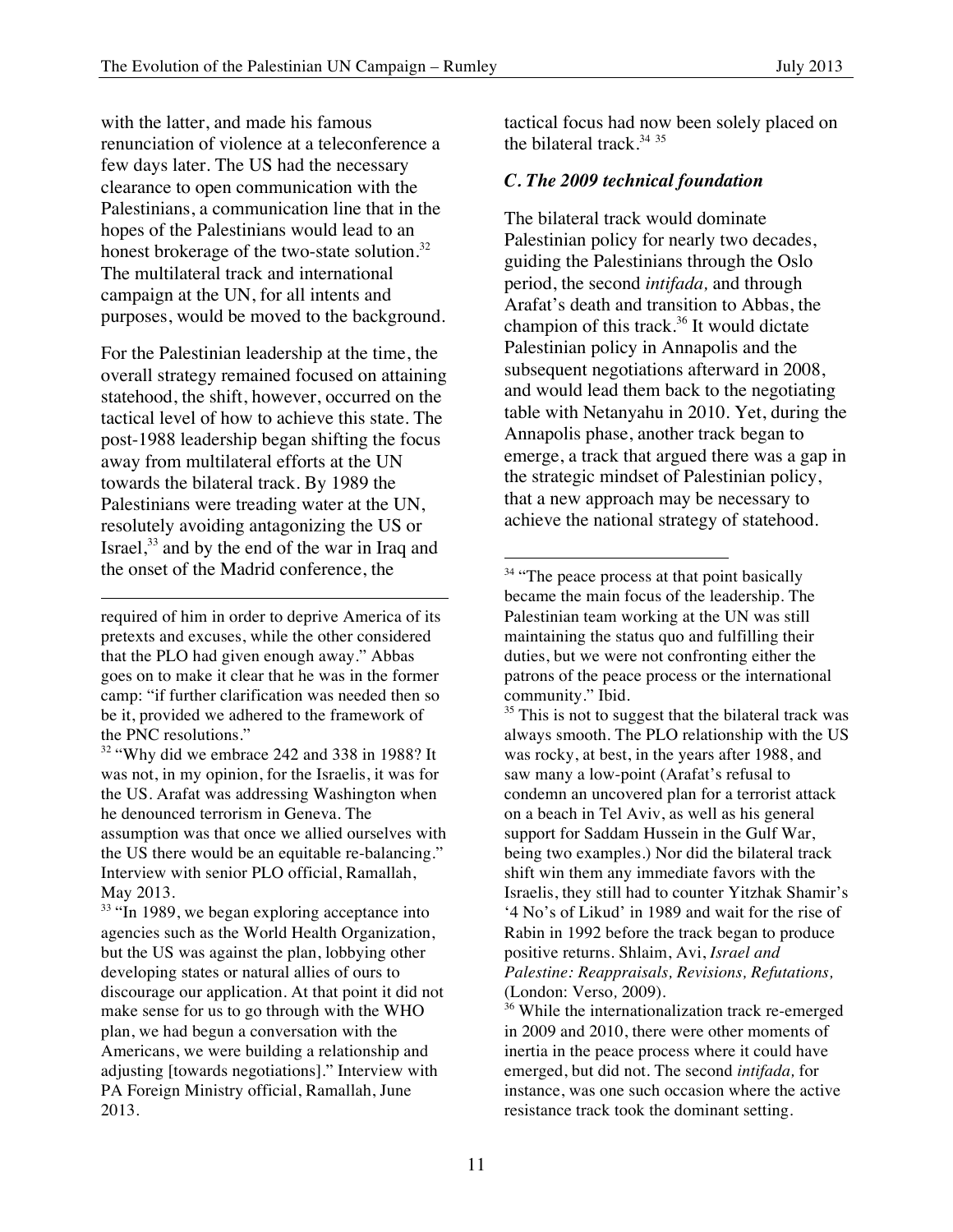In the years leading up to 2009, there was a national discussion taking place within the Palestinian leadership, a discussion about what the next steps should be, about how to attain a state and preserve the rights of their people.37 By 2009, this discussion had reached a head, and Abbas ordered his departments to begin laying the technical foundations for a shift to the internationalization track.

The signs of the national discussion can be seen in the flurry of reports released in that time period. Among these, a newly formed group of officials and stakeholders emerged: the Palestine Strategy Group. Founded in London in 2007, the group contains dozens of officials and policymakers both within and without the territories, comprises members from multiple Palestinian political parties, and stresses its political independence. In 2008, this group released a report titled *Regaining the Initiative: Palestinian Strategic Options to End Israeli Occupation,* in which it argued for a change in the status quo, a shift to 'smart resistance,' and an end to the 1988 bilateral track:

"The result of a reorientation of Palestinian strategy will clearly be much worse for Israel than the negotiation of a genuine two-state outcome on the basis of the existing 1988 offer…What is undoubtedly the case is that a reversal of the 1988 offer and the adoption of an alternative strategy is much preferable for Palestinians to any of the four preferred Israeli alternatives to a negotiated agreement. So, if current negotiations fail, Palestine will be driven to replace the

 

1988 offer by a new strategy, not just rhetorically but in reality."38

By 2009, with negotiations a distinct fantasy, the situation was dire for the Palestinians. Abbas was weakened, was concerned over public support and had repeatedly threatened to resign. There was a sense of urgency to change the status quo, to adopt a new tactic; Abbas ordered his departments to prepare for a shift in Palestinian tactics. The ready-made strategy group had influenced the discussion.<sup>39 40</sup> That year, the PA revealed the technical foundation in a number of reports. Among them, the foreign ministry released the *Palestinian Diplomatic Plan*, alternately referred to as the *194 Campaign*, which was a reflection of the decree issued by Abbas in 2009. According to officials, the main focus was still on the bilateral track, but to open up the possibility for a shift to the internationalization track: "this plan was built on the pillars of renewing the bilateral conversation, but also to build new

<sup>38</sup> For the full PSG reports visit: http://www.palestinestrategygroup.ps/ <sup>39</sup> According to the founder of the Palestine Strategy Group, Husam Zomlot, the PSG contains members "very close" to Abbas, within a widerange of levels in the Palestinian leadership. Members of different agencies, including the Negotiation Affairs Department, reportedly are screened based on their knowledge of PSG reports. Interview with Zomlot, Ramallah, June 2013.

<sup>&</sup>lt;sup>37</sup> "There was a growing Palestinian realization in multiple arenas, in the civil, political and academic arenas, that there was a need to enact some changes in the status quo. It was a nationwide conversation." Interview with senior Fatah official, Ramallah, June 2013.

<sup>40</sup> Zomlot continued: "The conversation [surrounding the 2008 report] was happening in multiple sectors and avenues at the same time, but they all reached similar conclusions: that the status quo only benefitted Israel. The PSG was established because it was perceived there was a need to lead that conversation at the strategic level. After the first report in 2008 it became clear that we needed to strengthen our negotiating position." According to Zomlot, this strategic conversation gave way to a technical side of the conversation, which began after Abbas's directive in 2009.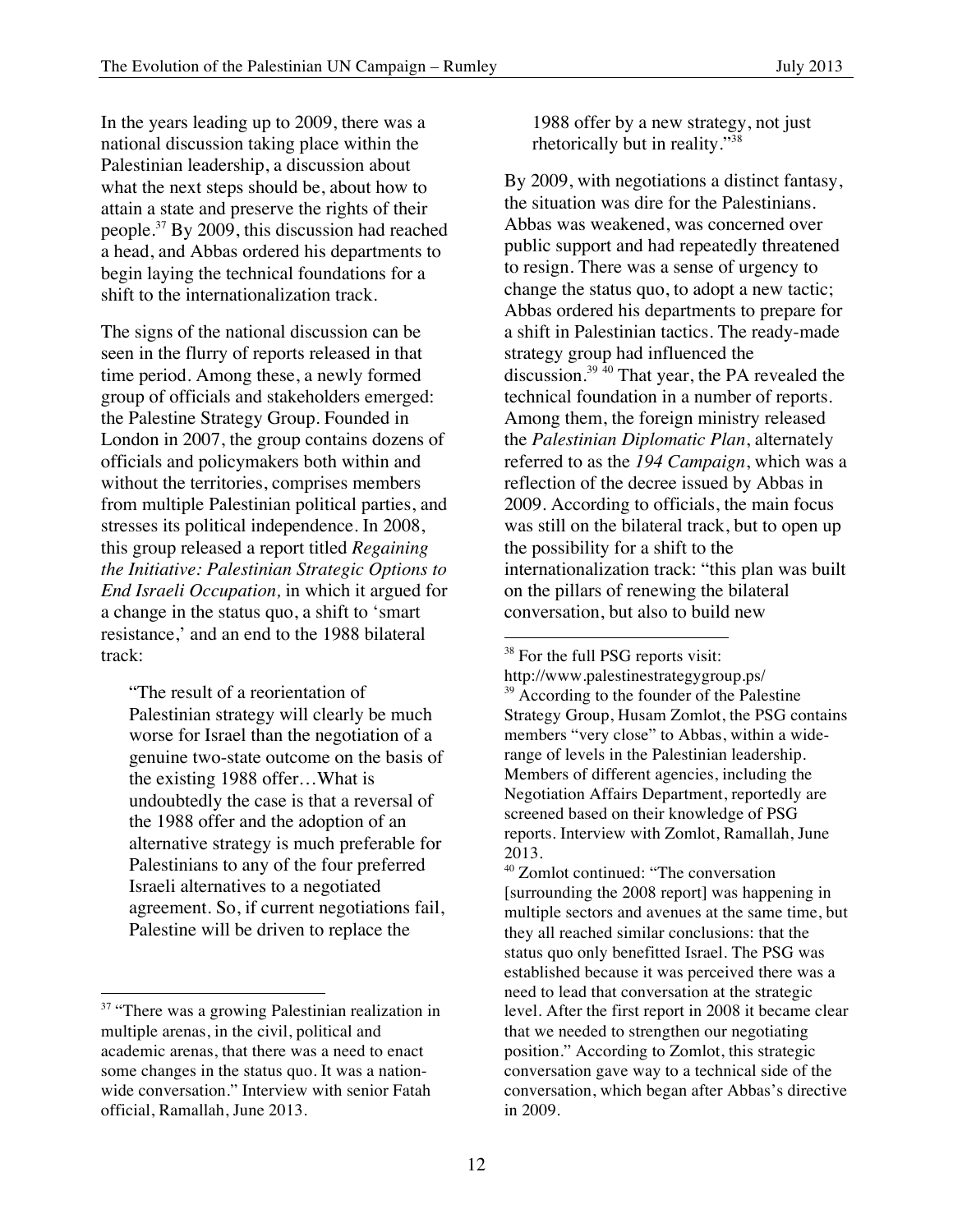relationships with countries that didn't recognize Palestine, and to begin exploring the potential of joining international organizations."41 This diplomatic campaign also had roots in the years prior to 2009. Starting in 2005, Abbas had made multiple trips to Latin America, where leaders particularly in Brazil, Chile and Argentina had expressed their willingness to support the Palestinians at the UN. By 2010, this willingness had progressed to official visits, when Luiz Inacia Lula da Silva visited the Palestinian territories and pledged support for a Palestinian state. Within months of his visit, da Silva recognized the Palestinian state. By the time the technical foundations had been laid for this internationalization track, the Palestinians already had the foundation for a working relationship with the Latin American countries.<sup>42</sup>

Also in 2009, the Negotiation Affairs Department, led by Saeb Erekat, released their side of the technical foundation, succinctly titled *The Political Situation in Light of Developments with the US Administration and Israeli Government and Hamas' Continued Coup d'Etat: Recommendations and Options.* In it, Erekat discussed the developments that had led the Palestinians to this impasse, placed the blame solely on Netanyahu and the Israelis, and sought to identify a 'future vision.' Erekat blamed the Obama administration's 'terms of reference' on the peace process and pointed to

 

Netanyahu's refusal to acknowledge the previous progress made with Olmert.

In outlining the vision, the memo made it clear that negotiations are the primary focus, but only if they fit the parameters of "international law, UN resolutions including UNSCR 242, 338, 1397 and 1515, and UNGAR 194, the Road Map, agreements previously concluded between the parties, and the Arab Peace Initiative." A tall order, to say the least, and one in which Erekat understood the current negotiations fail to reach, which led to the recommendations portion, designed to: "consolidate [the] media action plan and be adopted by all PLO factions," and "unify the Palestinian discourse on all levels." Under this outline, Erekat laid out the technical side of the new policy:

- 1) Secure a UN Security Council Resolution recognizing the State of Palestine on 1967 borders with East Jerusalem as the capital. $43$
- 2) Seek, through the UNGA, an advisory opinion from the International Court of Justice (ICJ) on Israel's policies.44
- 3) Seek, through the UNGA, the reconvening of the High Contracting Parties to the Fourth Geneva Convention.
- 4) Continue Palestinian efforts at the International Criminal Court.

<sup>&</sup>lt;sup>41</sup> According to one official: "the outcome of the 2009 cabinet meeting was the plan of the government at the time: to focus on institutional building and laying the technical foundation. We wanted to go to the UN prepared, which is why we started building the institutions in 2009 with the help of the international community." Interview with PA Foreign Ministry official, Ramallah, May 2013.

<sup>&</sup>lt;sup>42</sup> For more on this campaign, see: Schanzer, Jonathan, "Fatah, Hamas, and the Statehood Gambit," *Commentary,* June 2011.

<sup>43</sup> In Erekat's view, this was not a unilateral declaration: "in essence, this option is an international imposition of a final status solution between the parties based on international law. This leaves the option of accepting the solution or rejecting it. Thus, it will not be a unilateral declaration of independence."

<sup>&</sup>lt;sup>44</sup> This would be a second ICJ report, the first being about separation barrier in 2004. For the press release of the advisory opinion, see: http://www.icj-

cij.org/docket/index.php?pr=71&code=mwp&p1= 3&p2=4&p3=6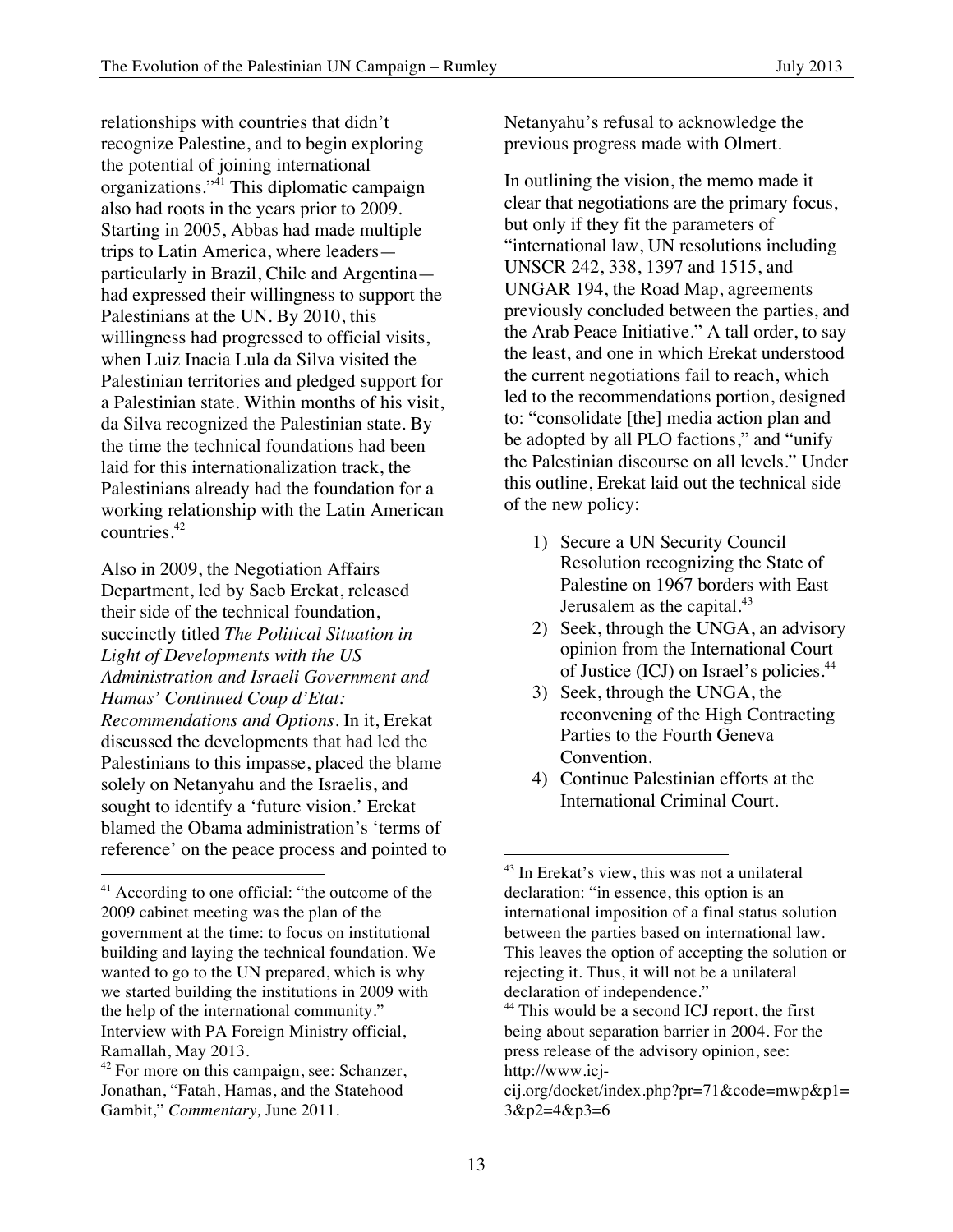- 5) Urge the US to propose principles for the resolution of all core, final status issues in accordance with previous terms of reference. "Bilateral negotiations would then focus on fleshing out the US proposal."
- 6) Secure international recognition of the State of Palestine on the 1967 borders with East Jerusalem as its capital.
- 7) Invigorate contacts and working relationships with the Israeli peace camps.

It was a wide-range, broad recommendation list that gave the Palestinian leadership flexibility in choosing which to pursue at which time. By 2010, the political evolution of this policy, as well as the incorporation of different departments' policy recommendations, would focus on just a few of these points, namely points one and six.

#### *D. The political decision*

Palestinian policy under Mahmoud Abbas has, and continues to be, whatever Abbas wants it to be.<sup>45</sup> Yet in the wake of collapsed talks, a status quo that increasingly harmed Palestinian interests, a debilitating intra-Palestinian split, and an electorate pressuring Abbas to produce an accomplishment, the champion of the bilateral track began laying the foundation for a way to the internationalization track. The strategy of attaining statehood had remained, but the tactical shift had begun. In 2009, the technical foundation had been laid and addressed by varying members of the Palestinian Authority and leadership, by 2010, this foundation would be raised from the rhetorical to the practical.

In September of 2010, Abbas addressed the UN General Assembly in New York,

expressing his wish to return to negotiations, and reiterating the Palestinian stance of halting settlement construction prior to negotiations. That same assembly, Obama issued a speech expressing a desire to see an "independent, sovereign state of Palestine, living in peace with Israel" as a new member of the UN in the next year.<sup>46</sup> For the Palestinians, this was akin to a promise, and in their eyes it gave them the additional cover needed to pursue the UN track.<sup>47</sup> The negotiations that began soon thereafter quickly collapsed, and by November Abbas had taken his cause to the Arab League meeting in Sirte, where a vote was held supporting his decision to withdraw from negotiations.48 At Sirte, Abbas unveiled the evolution of the internationalization track:

- 1) Accord priority to bilateral negotiations, which would resume only if Israel decided to halt settlement activities,
- 2) Call on the United States to recognize Palestine within the 1967 borders,
- 3) Go to the UN Security Council to recognize Palestine,
- 4) Ask the UN Security Council to impose a mandate on Palestine,
- 5) Call on Israel to reoccupy the territories,

 <sup>45</sup> "There is one national agenda: Abu Mazen's agenda." Interview with senior Fatah official, Ramallah, May 2013.

<sup>&</sup>lt;sup>46</sup> Obama's speech can be read at the White House website here: http://www.whitehouse.gov/thepress-office/2010/09/23/remarks-president-unitednations-general-assembly

<sup>&</sup>lt;sup>47</sup> "Barack Obama caught between Israel and his Palestinian 'promise,'" *The Guardian,* 16 September 2011.

<sup>&</sup>lt;sup>48</sup> Palestinians refer to the breakdown at the Amman talks in 2010 as the definitive turning point: "The failure in the Amman talks gave a clear, indisputable indicator that the talks would not work." Interview with senior PA official, Ramallah, May 2013.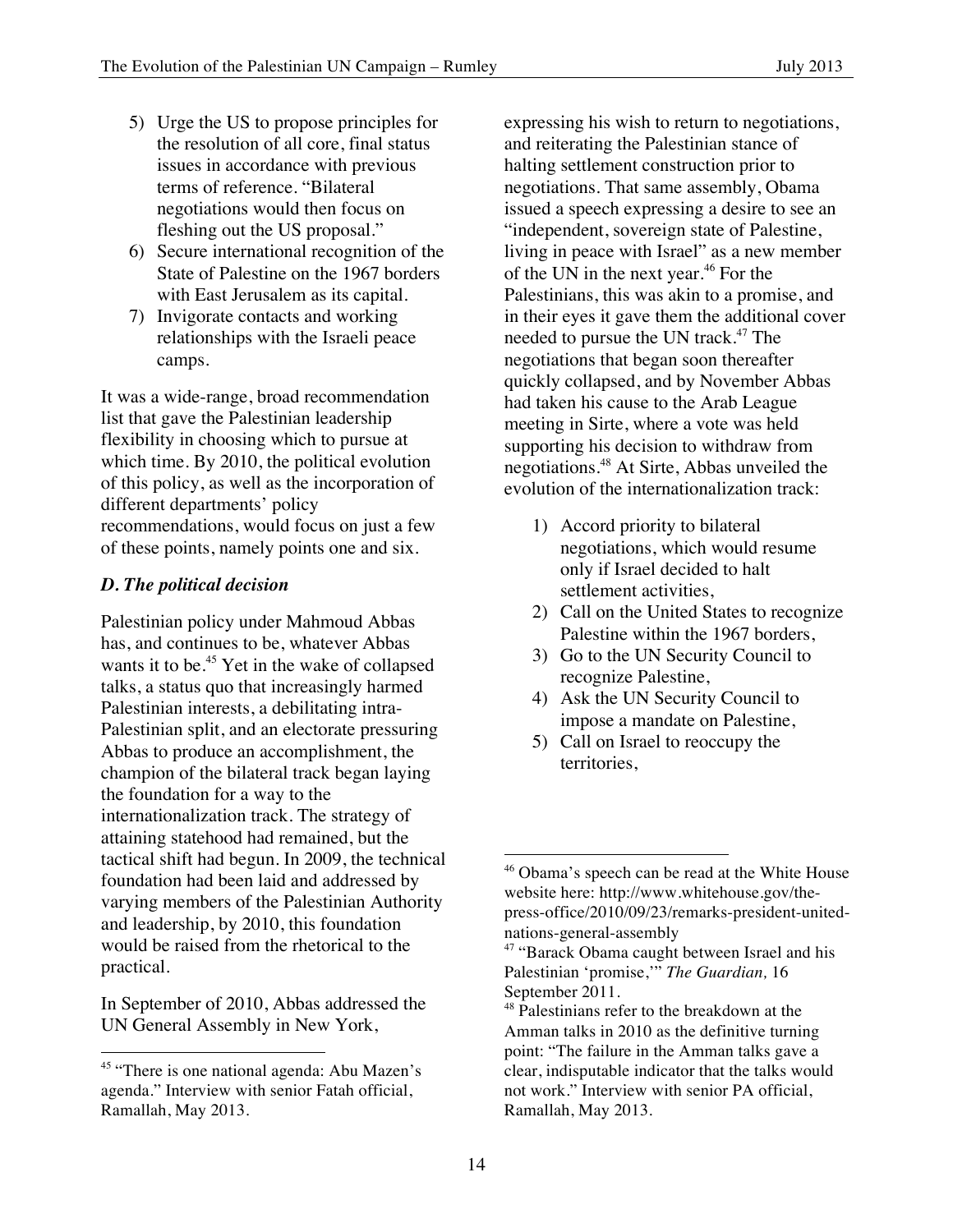Within a month, this policy would evolve again, this time including the General Assembly as an option. At a Brookings Doha conference in December of 2010, Mohammad Shtayyeh, a former negotiator and member of the Palestine Strategy Group, laid out the contingency plan of the UN tactic:

- 1) "Palestine will turn to the international community and ask it to recognize an independent Palestinian state on the borders of 1967, as Brazil, Argentina, and Uruguay have already done.<sup>51</sup> If this does not work, then:
- 2) The Palestinians will turn to the UN Security Council to recognize their state. If this proposal is vetoed, then:
- 3) The Palestinians will then call for an emergency session of the UN General Assembly under 'Uniting for Peace,'

 

whose resolutions carry the same political weight as those of the Security Council.<sup>52</sup> If that does not work, then:

- 4) The Palestinians will ask for UN custodianship of the Palestinian territories. Finally, if all the above options fail, then:
- 5) The Palestinian delegation will, in the end, return control of all civilian affairs to Israel."<sup>53</sup>

The details of the tactical shift were now coming into focus: the Palestinian leadership had reaffirmed that negotiations were the preferred tactic, but in lieu of a sustainable dialogue, the shift to the UN had become a necessity. With the UN as the adopted tactic, the Palestinian leadership essentially divided again in the debate over which to pursue first. It was a debate that harkened back to the argument over UN tactics in 1988, where the level of involvement had forced the PLO into two schools of thought. This current debate revealed two competing opinions, approaching either the Security Council or General Assembly first. According to one official:

> "Those that lobbied for approaching the General Assembly first did so from a tactical point of view, they knew that once you got all the countries, the 138 countries to vote in favor, then you can approach the Security Council with a much stronger hand. You make it more difficult for other powers to use the veto card.

<sup>&</sup>lt;sup>49</sup> For more on the Arab League meeting at Sirte, see the International Crisis Group report: *Curb Your Enthusiasm: Israel and Palestine After the UN,"* 12 Sep 2011, which cites *Al Sharq Al Awsat*'s coverage of the summit.

<sup>50</sup> The Crisis Group report goes on to reference *Al Anba'*'s interview with Abbas, where he clarified the position further: "one of the choices is for the Security Council to demand from the states of the world recognition of the Palestinian state on the 1967 borders. We will not make recourse [to the UN] unless we are forced to, and all the other doors are closed. We do not want to go to the Security Council and the

General Assembly, but if Israel insists on not accepting negotiations and not stopping settlements, what is to be done? Where will we go? There is always a place to go, and that is the Security Council, which is international legitimacy." 4 November 2010.

 $<sup>51</sup>$  Here, another reminder of the relationship</sup> forged with the Latin American countries since 2005; Brazil and Argentina both playing prominent roles in the Palestinian international lobbying campaign.

 $52$  It is interesting to note that the policy laid out by Shtayyeh was not exactly the same as the policy enacted by the leadership. While the bid at the General Assembly did follow the Security Council attempt, the UNGA did not meet under the 'Uniting for Peace' banner.

<sup>53 &</sup>quot;An Insider's View of the Peace Process: A Palestinian Perspective," *Brookings Doha Center,*  8 December 2010.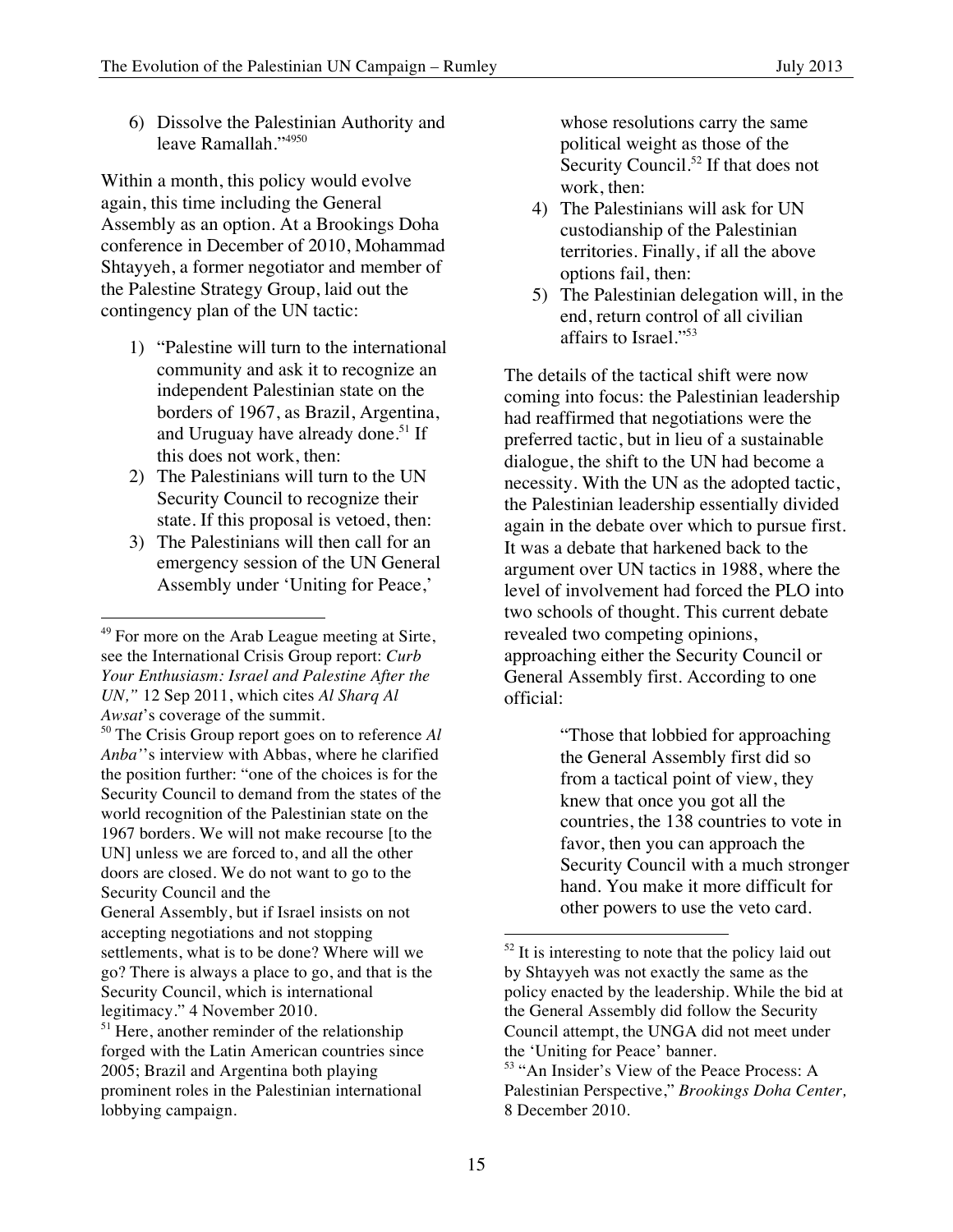Those that argued in favor of the Security Council first did so from a point of pride, saying: 'why should we start from the lower point? The lower point [UNGA] is guaranteed [with the amount of support]. We should start from the higher point [UNSC] because it is our right.' By 2011, the argument that had won the day was the latter argument."<sup>54</sup>

It is clear that even after the political decision was made in 2010 the exact nature of the tactical shift was still being ironed out. By 2011, it was evident that the path of pursuing the Security Council first had become the modus operandi of the tactical shift, and with the arrival of 2011 came the arrival of a year long contestation between the Palestinians and US and Israelis. In May, Obama addressed the initiative in remarks on the Arab Spring, insisting that: "Now, ultimately, it is up to the Israelis and Palestinians to take action. No peace can be imposed upon them—not by the United States; not be anybody else. Symbolic actions to isolate Israel at the United Nations in September will not create an independent state."55

Obama would go even further in his remarks, insisting on 1967 borders with mutually agreed-upon land-swaps as the basis for negotiations, a move that would draw fire from his Israeli flank. Within days, he had walked his comments back slightly at the annual AIPAC meeting, and within weeks had

 

walked back his comments almost completely. By the summer of 2011, the US was pressuring the Palestinian leadership to abandon the UN track and begin negotiations based not on previous agreements or milestones—which had been a Palestinian insistence since the Erekat memo—but on the principles of Obama's prior speeches. As the Crisis Group summarized then: "The administration's position—at least for now is that it will oppose anything at the UN and that the president's principles provide a satisfactory alternative."<sup>56</sup>

The president's principles, however, were not enough for the Palestinians. By the fall of 2011, not even a statement by the Quartet could dissuade the Palestinian leadership. It would take the threat of a US veto in the Security Council to turn the Palestinians away. Withdrawing the call for a vote, Abbas and the Palestinians returned to the UN the following year, winning the vote on upgraded status 138-9.<sup>57</sup> The culmination of a year long international lobbying campaign ended with the historic vote, and Abbas's jump from the bilateral track to the internationalization track had been completed.<sup>58</sup>

<sup>&</sup>lt;sup>54</sup> According to the same official, the debate involved a clash of principle with tactical efficiency: "it was a symbolic symbol for us to apply to the UN Security Council first, but those that are familiar with the US [and the power of veto] knew it would not work." Interview, Ramallah, June 2013.

<sup>&</sup>lt;sup>55</sup> For Obama's full address in 2011, see: http://www.whitehouse.gov/the-pressoffice/2011/05/19/remarks-president-middle-eastand-north-africa

<sup>56</sup> See the Crisis Group report *Curb Your Enthusiasm* for more.

<sup>&</sup>lt;sup>57</sup> The General Assembly vote was reportedly postponed until after the US elections, a relatively tiny Palestinian concession so as to not embarrass Obama.

<sup>&</sup>lt;sup>58</sup> "It was an all-Palestinian effort; we had people behind the scenes forwarding the discussion, we had people in the public eye promoting the campaign. Nabil Sha'ath was lobbying at the international party level, Riyad Mansour was working at the UN, Riyad al Maliki was touring the world and lobbying countries, Saeb Erekat laying the media talking points, Mohammad Shtayyeh traveling as well, Hanan Ashrawi was another voice for us, and everything was under the order of Abu Mazen. It was one of the more organized campaigns we have ever done. It was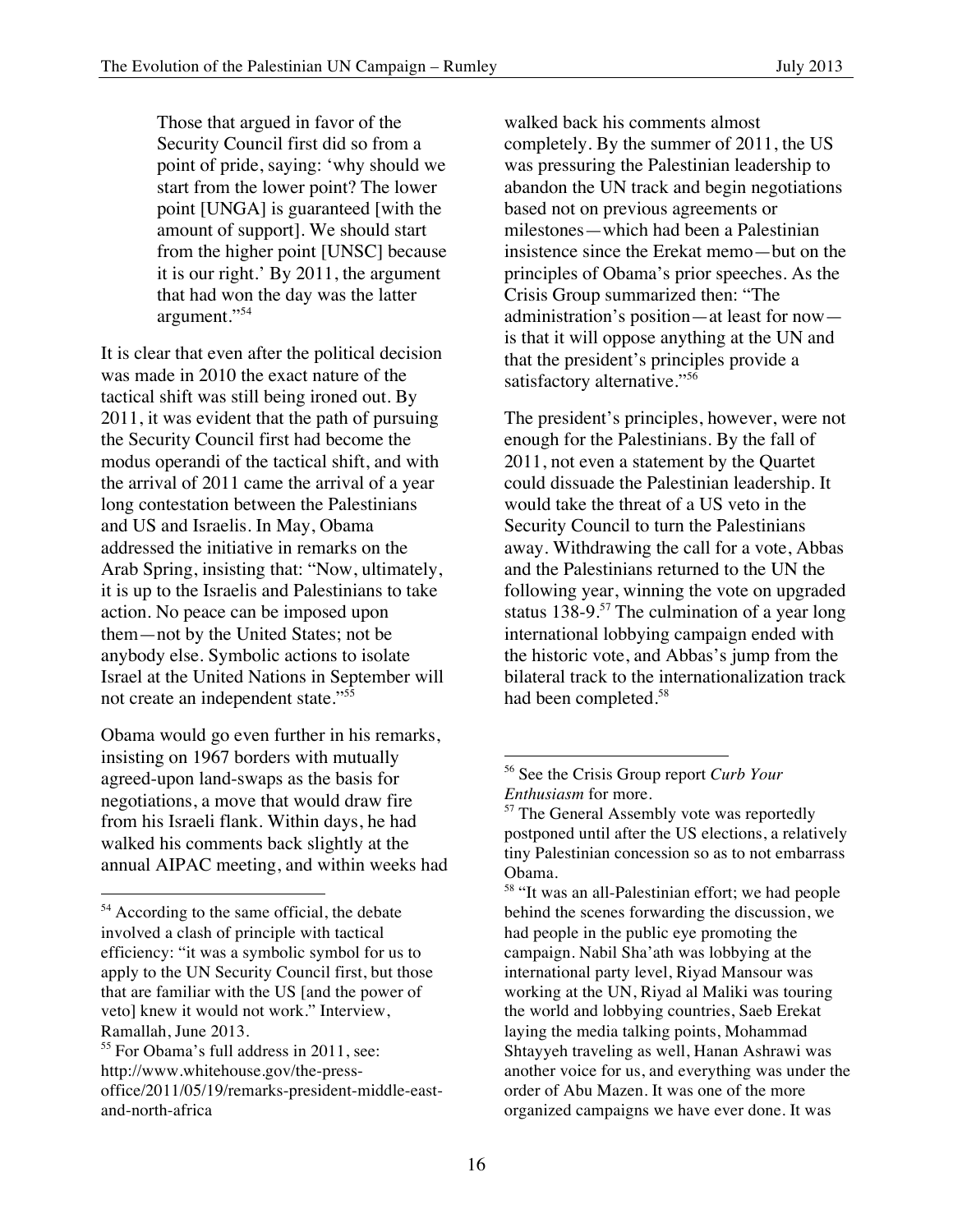Questions remained, however, about the future of Palestinian policy. How much time will be spent on the internationalization track? Are the tracks complementary? How was the shift viewed? What happens if talks renew and break down again? In the wake of the successful vote at the General Assembly, Abbas had seen the benefits of the new track. It was flexible, it gave the Palestinian negotiating side leverage, it reconciled competing schools of thought in the Palestinian policy-making leadership, and perhaps most importantly for Abbas, it gave the Palestinian public a palpable national achievement.

## **IV. HOW IT WAS PERCEIVED IN RAMALLAH**

In the wake of the General Assembly vote in 2012, the brunt of the Israeli and American rebuke was felt in the Palestinian territories. Despite suspended tax revenues, withheld aid, decreased coordination across the lines, etc. the Palestinian leadership viewed the bid as a national achievement. For the leadership, if the goal of the internationalization track was to build leverage, satiate public demand, produce a palpable outcome, and take another step towards international legitimacy—then it was nothing short of a success. The UN campaign had the unique effect of reconciling multiple opinions along the Palestinian political spectrum, something few other initiatives can claim. For those that argue in favor of a more resistant approach to attaining statehood, the plan had the advantage of seeming to antagonize Israel and the US. For those that advocated continued negotiations, it has the benefits of leveraging the Palestinian hand. In Gaza, Hamas appeared split on the

 

UN campaign, with Khaled Meshaal phoning Abbas in support before the General Assembly vote, and other officials quick to qualify their support of the bid. One Hamas official, Mahmoud Zahar, criticized Abbas's plan for a "rugged state," a criticism that drew characteristically shark rebukes from Fatah officials. 59

When public placation became a necessity, aspects of the campaign were utilized. For instance, in the case of the UNESCO membership, the Palestinian leadership followed a path of lesser resistance, applying for world heritage site status at spots along the 1967 line such as Battir.<sup>60</sup> preserving the 67 lines and satiating public demand, however, were just one part of the perception.

#### *A. Dissolving the Palestinian Authority?*

Yet in the process of shifting to this internationalization track, and in the history being touted in Ramallah regarding the bid, the Palestinian leadership raised some red flags in the policy formation process. First among these was the willingness, if not general *blasé,* the leadership showed towards dissolving the Palestinian Authority. In multiple working groups, speeches, comments and discussions, dissolving the PA was almost always included as one of the last steps in the contingency plan. But how serious was this threat?

Here, in the debate over dissolving the PA, lies another difference of opinion within the Palestinian policy establishment: the elite

not an easy accomplishment, even at the simple, small steps there were lots of debates. But it was a popular campaign, everyone was involved." Interview with senior PA official, Ramallah, May 2013.

<sup>59 &</sup>quot;Mixed Reactions from Hamas to Abbas's UN Bid," *The Jerusalem Post,* 26 November 2012. <sup>60</sup> The 2012 Palestinian foreign ministry list of possible UNESCO heritage sites along the 1967 lines can be viewed here:

http://www.maannews.net/files/20sites.pdf For more on the UNESCO strategy, see: Hale, George, "The PA's Pitiable Strategy," *The Daily Beast,* 12 July 2012.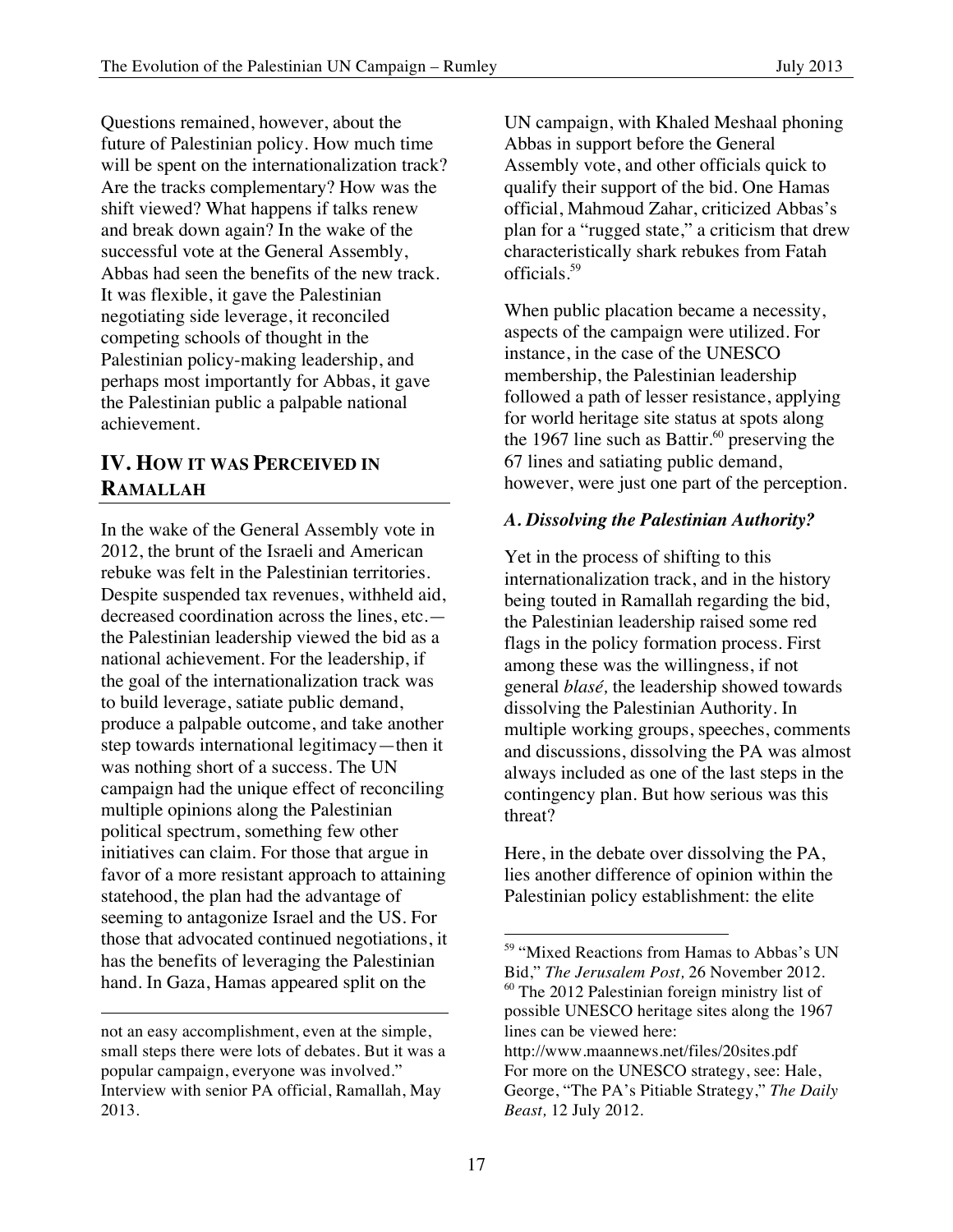group, comprised of foreign negotiators and cabinet officials, insiders and long-time affiliates, commonly referred to as the 'Tunis group.' These leaders were with the PLO in Tunisia, when the process of bureaucratization and the evolution to a twostate solution took off. The Tunis group experienced governing from abroad, they saw what it took to build the Palestinian Authority from the ground up, and they will not sacrifice it lightly. Their view of the UN campaign mirrors their view of the PA: a national achievement that required a concerted national effort. In almost every interview with a member of the Tunis group, the line was the same: "we did not build the PA just to give it back. We built these institutions and we built the PA not to give it back." $61$ 

In contrast to the Tunis group are the young technocrats of the Palestinian bureaucracy. Foreign-educated and increasingly assertive, this group was raised with the Palestinian Authority either nearing, or already in, operational mode. This group has a less than affectionate attachment to the PA, understanding the working authority as another part in the political machine. "We [the PA] cannot make the occupation a 5-star occupation for the Israelis," noted one PA official. This group, while not openly encouraging dissolution of the PA, will eventually take the reins of the leadership in the coming years, and will keep the option on the table. For the time being, there is relative harmony between the Tunis group and the young technocrat group, but if the status quo should persist in an unfavorable manner for the Palestinians, watch for the dissolution of

<sup>61</sup> Another official described the debate:

 

the PA to come back to the fore of the  $debate.<sup>62</sup>$ 

#### *B. Fayyad, internal dissent, and institutional constraints*

The other area of discord highlighted by the UN bid was the ambivalence towards dissenting opinions within the leadership. The elephant in the room, then, was the falling out between Abbas and his prime minister, Salaam Fayyad. At the time of these interviews—post-Fayyad's resignation announcement in 2013—the spin was already in full motion, with many in the leadership quick to re-write the history of Fayyad's fall from grace. Yet there are clear examples of the animosity that arose between different members of the leadership and Fayyad over the UN campaign, and these rifts belie a greater constraint in the PA.

On one hand, the meetings in 2009 and national directive ordered by Abbas show that the priority was placed on laying the technical foundation for a bid, including an emphasis on institution building in the territories. In this light, Fayyad's 2009 plan *Ending the Occupation, Establishing the State,* fits perfectly with the national plan. Many officials were quick to laud Fayyad's plan in retrospect, arguing that the UN campaign required a domestic institutionalization campaign to complement it. $63$  Yet, however

<sup>&</sup>quot;dissolving the PA is talked about, but it is not an option; the PA is a national achievement, we will not dissolve it." Interview, former PA cabinet official, Ramallah, May 2013.

 $62$  "If there is nothing on the political track, if nothing is being achieved for the Palestinians, we will ask the occupation to come back to the ground, not only on the borders, but to take over everything, and let them [Israel] have the responsibility, to take the burden from us." Interview with PA official, Ramallah, June 2013. 63 "Fayyad's plan was designed to work in conjunction with this campaign, building the institutions of the state also meant building the foreign ministry as a viable institution for the state of Palestine, including involvement at the UN." Interview with PA official, Ramallah, May 2013.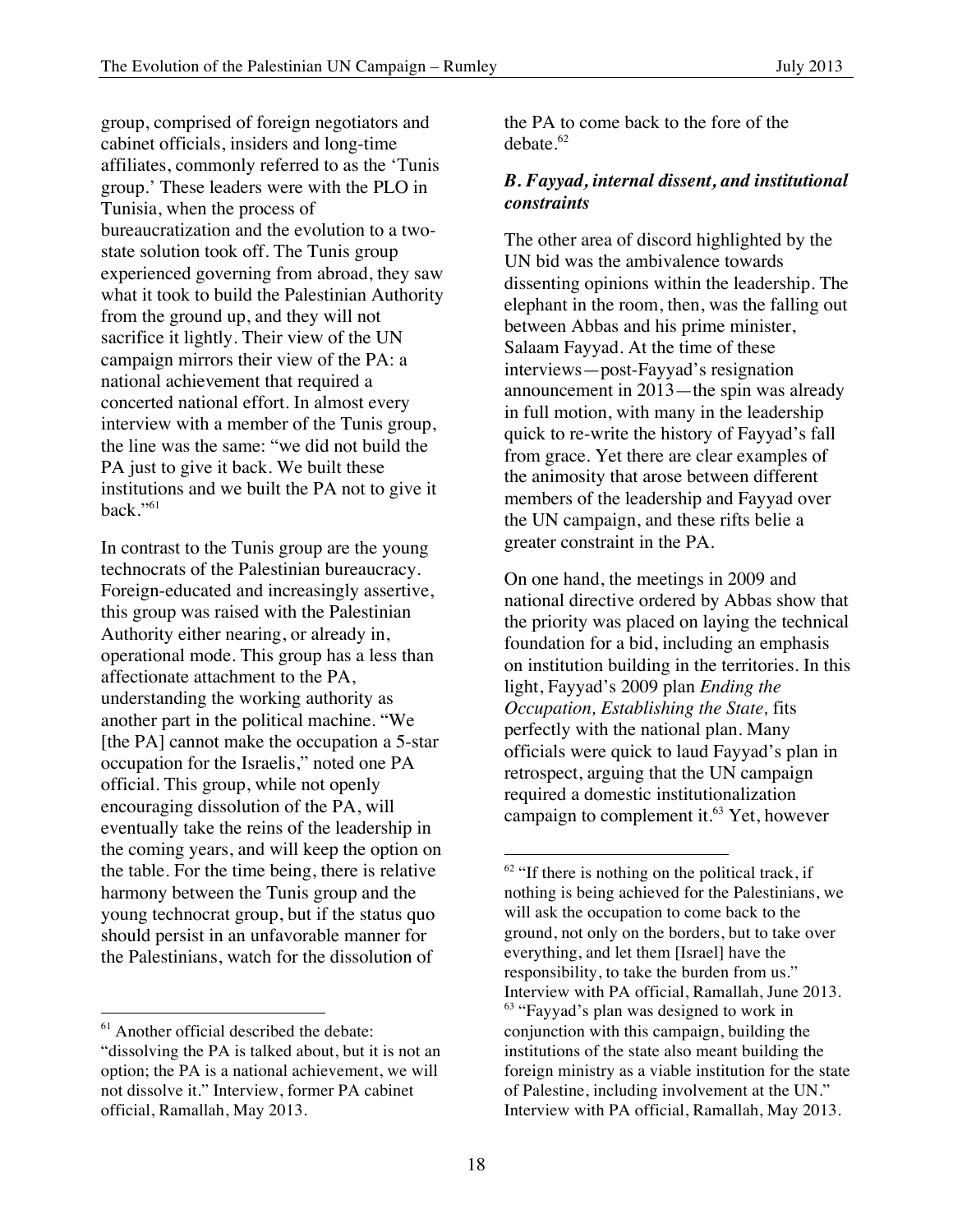one revisits history, it was clear that by 2011 Fayyad was put in the unenviable position of attempting to do two things at once.

The position of prime minister in the Palestinian Authority is thankless to begin with, but in a position that requires a skilled hand in forging relationships with donorcountries, to be asked to support a plan antagonizing some of those very same donorcountries becomes impossible. By the end of the campaign, Fayyad was being asked to simultaneously support a national initiative of multilateral engagement and involvement while continuing to ensure the flow of capital and aid into Palestinian institutions.<sup>64</sup> A few months after the vote at the General Assembly, Fayyad called it quits.

For the Palestinians, however, this political attrition was a calculated cost on the path to the palpable outcomes of the UN campaign. Membership in UNESCO, the chance to threaten Israel and the US with membership in future organizations, the upgraded status at the UN, the political benefits of openly defying the US—all were net gains in the eyes of the Palestinian leadership. Today, it is clear that these leaders are striving to keep up the appearance of a united front, however, the shift to the internationalization track and subsequent UN campaign revealed more than a difference of opinions between the Palestinian leadership, it showed an

 

institutional rift within the Palestinian Authority.

## **V. WHAT IS NEXT FOR THE UN CAMPAIGN?**

As a secondary track, the internationalization track has proven to be an effective facilitator for the resumption of the bilateral track. Such was the case in 1988, when the path to Madrid was established, and again in 1999, when Arafat's threats of going to the UN and declaring a state were mitigated by the US arrangement of further negotiations. Such, too, was the case in July of 2013, when it was announced the Palestinians would resume negotiations with the Israelis. 65

But what happens if the 2013 talks break down again? What is next on the international agenda? Palestinian bureaucrats have insisted they have a contingency plan, a list circulating the upper echelons with the names of international organizations to join. Various officials have hinted at going to the International Criminal Court (ICC) in order to pressure Israel on settlement construction, but is such a move more of a threat along the lines of psychological warfare, or is it a distinct possibility?<sup>66</sup> In Israel, the perception of the ICC move is that of a threat by the Palestinians, in Ramallah, the ICC is viewed as one of the last steps in an escalating political agenda.

What is more likely, then, is a Palestinian campaign involving some of the lesser treaties and conventions. For the risk-averse Abbas, signing onto conventions or treaties such as

<sup>64</sup> US constraints on aid to organizations that denote full-state status to the Palestinians is welldocumented, and also well-known by the Palestinians: "When we studied these organizations we took into consideration the US congressional decision in 1994 about aid to these organizations, and we exercise our right in a very careful way. We believe that the donations from other countries are part of the obligations from the Oslo agreements. We do not believe we are breaking our agreements in going to the UN." Interview with PA foreign ministry official, Ramallah, April 2013.

 $65$  In April of 2013, Abbas signaled that he would halt all internationalization efforts at the UN in deference to Kerry's attempts to restart negotiations. "PA Delays UN Moves to Give Kerry a Chance," *Al Monitor,* 7 April 2013. 66 "Official: Palestine mulling ICC if UN takes no action on settlements," *Ma'an News Agency,* 23 December 2012.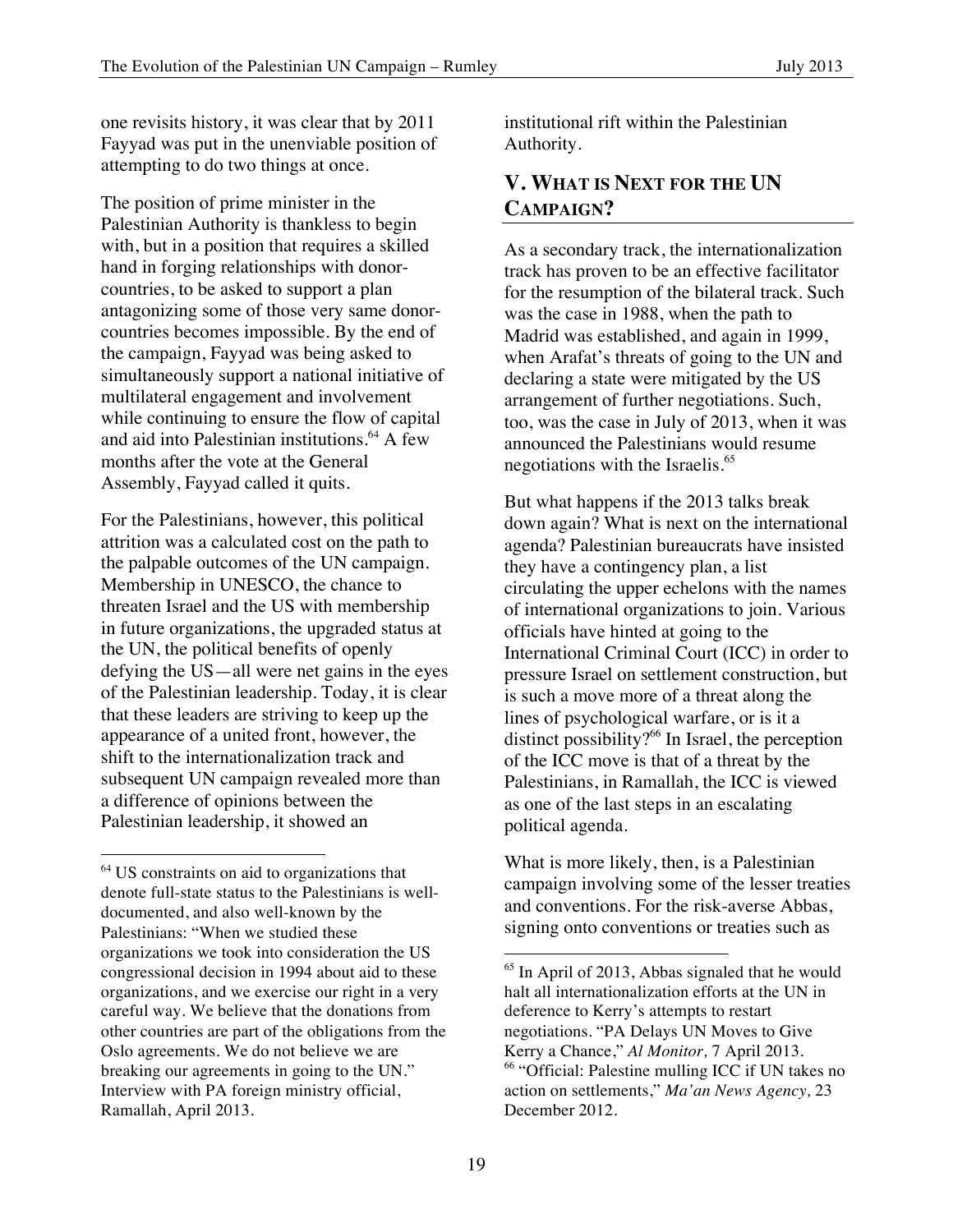the Rome Statute or the Rights of the Child has the added advantage of showing Palestinian engagement with the internationalization track while simultaneously doing little to antagonize the US. According to one official, this fits in with the overall direction of the campaign:

> "The ICC is definitely going to be the last thing we would do at the UN. The beginning of this campaign would be what we refer to as 'the first clusters.' These are the conventions, minor organizations, treaties, etc."<sup>67</sup>

The internationalization track is not going anywhere. There is an increasing amount of momentum in the demands for what some Palestinian officials are calling an 'integrated strategy;' a utilization of the internationalization track and UN campaign coupled with tactics such as 'smart resistance.' This group continues its push towards a more consolidated approach to statehood, arguing in favor of leveraging the Palestinian position not to end the two-state solution, but to prevent the one-state outcome. According to one official, these are the seven largest obstacles facing the Palestinians right now:

- 1) An Israeli sense of comfort with the status quo; "there is zero incentive to change," said one official.
- 2) The state of disunity in the Palestinian territories, re: Fatah and Hamas.<sup>68</sup>
- 3) The shrinking role of the US in the conflict.
- 4) The shake-up of the regional order in the midst of the revolutions; "we cannot factor in Arab support right now, the people are rightly focused on their own countries right now."<sup>69</sup>
- 5) The Palestinian Authority; "the PA has been an integral part of making the status quo comfortable for Israel."70
- 6) The lack of an 'integrated strategy' for the Palestinian leadership (read: tensions between the two tracks).
- 7) The Oslo framework, the agreements (Paris, Cairo, etc); "they give the dominant party license to interpret these agreements however they want."

Taken together, the obstacles described above represent a Palestinian viewpoint of the crisis facing the peace process. Many of these

 67 Interview, Ramallah, May 2013.

<sup>&</sup>lt;sup>68</sup> "There's such an imbalance of power, and in this imbalance of power the first task is to mobilize the people. Mobilize the people in the West Bank and Gaza to engage the resistance peacefully, and mobilize the people outside the territories to support. This is not happening, and it needs to happen. The division [Fatah and Hamas]

is why we are not able to attain this." Interview, Ramallah, June 2013.

<sup>&</sup>lt;sup>69</sup> "The regional order in the years of the bilateral process was really an order that was controlled by military autocratic leaders who based their judgments on one thing: self-preservation, and this self-preservation entailed one major policy: allying with the US. This was a major obstacle." Interview, Ramallah, June 2013.

<sup>&</sup>lt;sup>70</sup> "The PA was supposed to be the nucleus of the Palestinian essence, it was supposed to be a state in the making. Fayyad's plan was supposed to turn a corner and show the international community that we can grow. Then we would get the Israelis out of their comfort zone, that all their obstacles for peace would be unfounded, and once we achieved that it would be easier for them to concede our state. This did not happen. The PA has gone from a national asset to a national burden. It's a burden in terms of confronting the occupation. It's a catch-22." Interview, Ramallah, June 2013.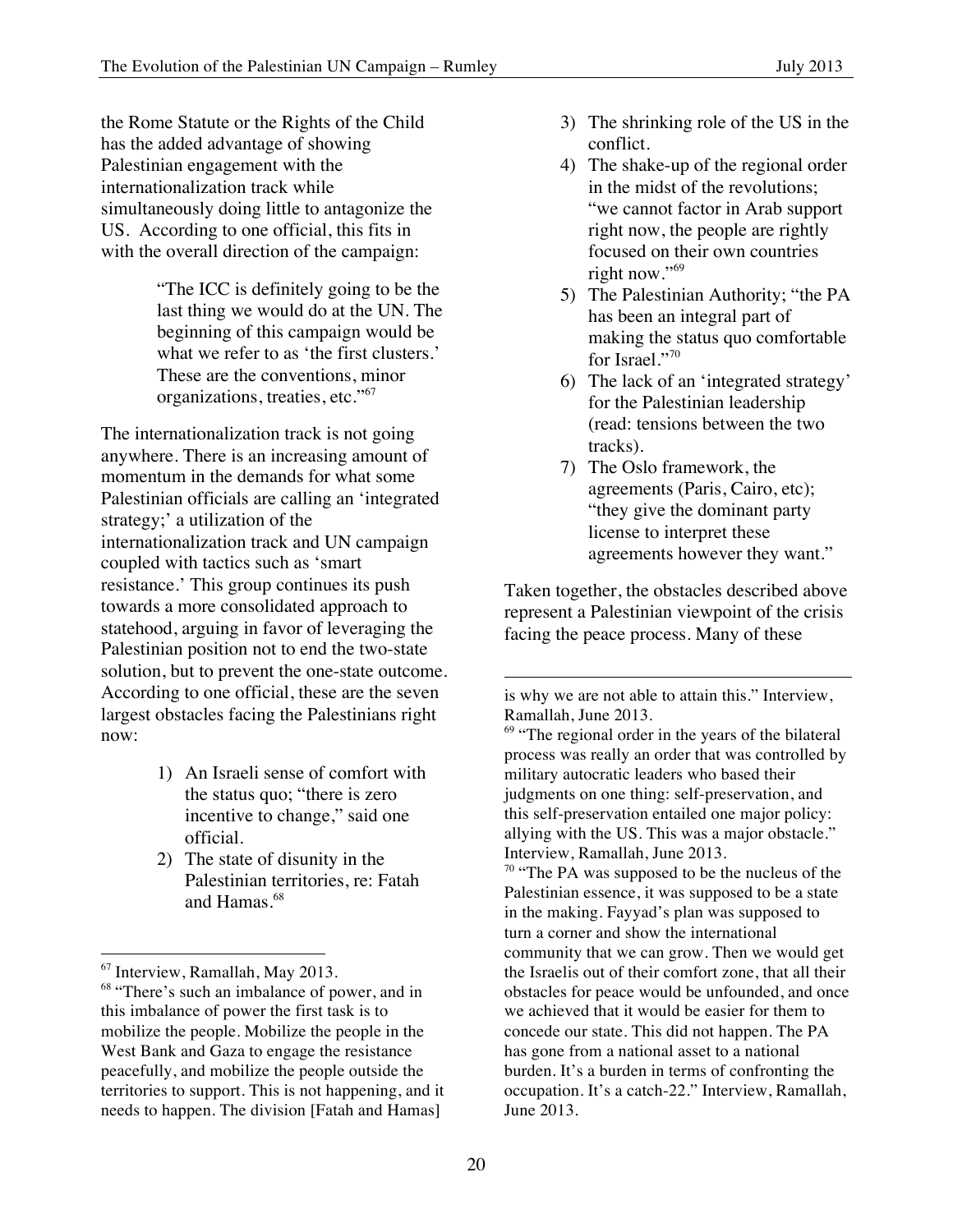obstacles have been in place for years, and the search for an integrated strategy persists. The tension between the bilateral and internationalization schools appears to have lessened after the UN campaign, but the challenge remains: "how do we get these tracks to run parallel to each other?"<sup>71</sup>

The reconciliation attempts between the tracks, now, hinge upon an argument that the two tracks are not contradictory to each other. In the Palestinian perspective, there are tracks that contradict each other, such as armed resistance and negotiations, and there are tracks that can work in harmony together, such as the internationalization campaign and negotiations.72 The uphill battle, then, is how to rally the leadership around this idea.

#### **VI. CONCLUSION**

The Palestinian leadership has spent the past few years searching for a way to pursue their strategy more effectively and with more flexibility. Mahmoud Abbas, ever the man in charge in Ramallah, has shown a willingness to talk, but not negotiate. Stuck as the two sides were in a moribund peace process, Abbas's vacillations appeared distracted, frenetic, unpredictable. But within these

 

vacillations is a leader juggling the demands of the people with the pressures of a rising national agenda. Within the Palestinian leadership there is an emerging group of officials calling for a more 'integrated strategy,' a strategy that features a more holistic approach to the national agenda, that advocates tactics such as 'smart resistance,' and that utilizes internationalization efforts such as the 2011/2012 UN campaign. This group does not shun negotiations—it is willing to support Kerry's efforts and has embraced the renewed negotiations—but it does seek to up the pressure: "A bilateral process does not mean that we do not pressure our opponent, it is not true that we can only make progress in the bilateral track by just making confidence building measures."73

In the history of Palestinian political thought, there are distinct time frames and points of evolution. If the overarching strategy of the movement has been to attain statehood, the tactics in which to attain that statehood have fluctuated, to say the least. The dominant track of the past two decades recently gave way to the internationalization track and the UN, but even then Abbas showed a willingness to jump tracks rapidly, recently agreeing to resume preliminary negotiations in July 2013.

This study has shown that in the break down of the bilateral track in 2009 and 2010, the Palestinians were faced with a very limited number of realistic policy options. And in this quandary of political decision-making they turned to a process that started in 1974, evolved in 1988, was paused for nearly two decades thereafter, and resumed finally when their backs were against the wall. This study has also shown that this decision-making process was rarely, if ever, uniform, and that multiple debates and disagreements erupted at nearly every critical junction in this process.

 $71$  "There is a tension between the two camps. The difference between the two is that the bilateral track is stuck in a framework that a peaceful settlement can only be achieved through Palestinian recognition of the 1967 borders and an Israeli state, that this recognition can only come through negotiations, and that America will play the role of the equalizer. These are the three premises of this track, whereas the multilateral track seeks to strengthen the position through multiple means, such as the internationalization campaign of 2011." Interview, Ramallah, June 2013.

 $72$  For more on the integrated strategy, be sure to read the upcoming Palestine Strategy Group report, reported to be released in the upcoming summer/fall.

 73 Interview, Ramallah, June 2013.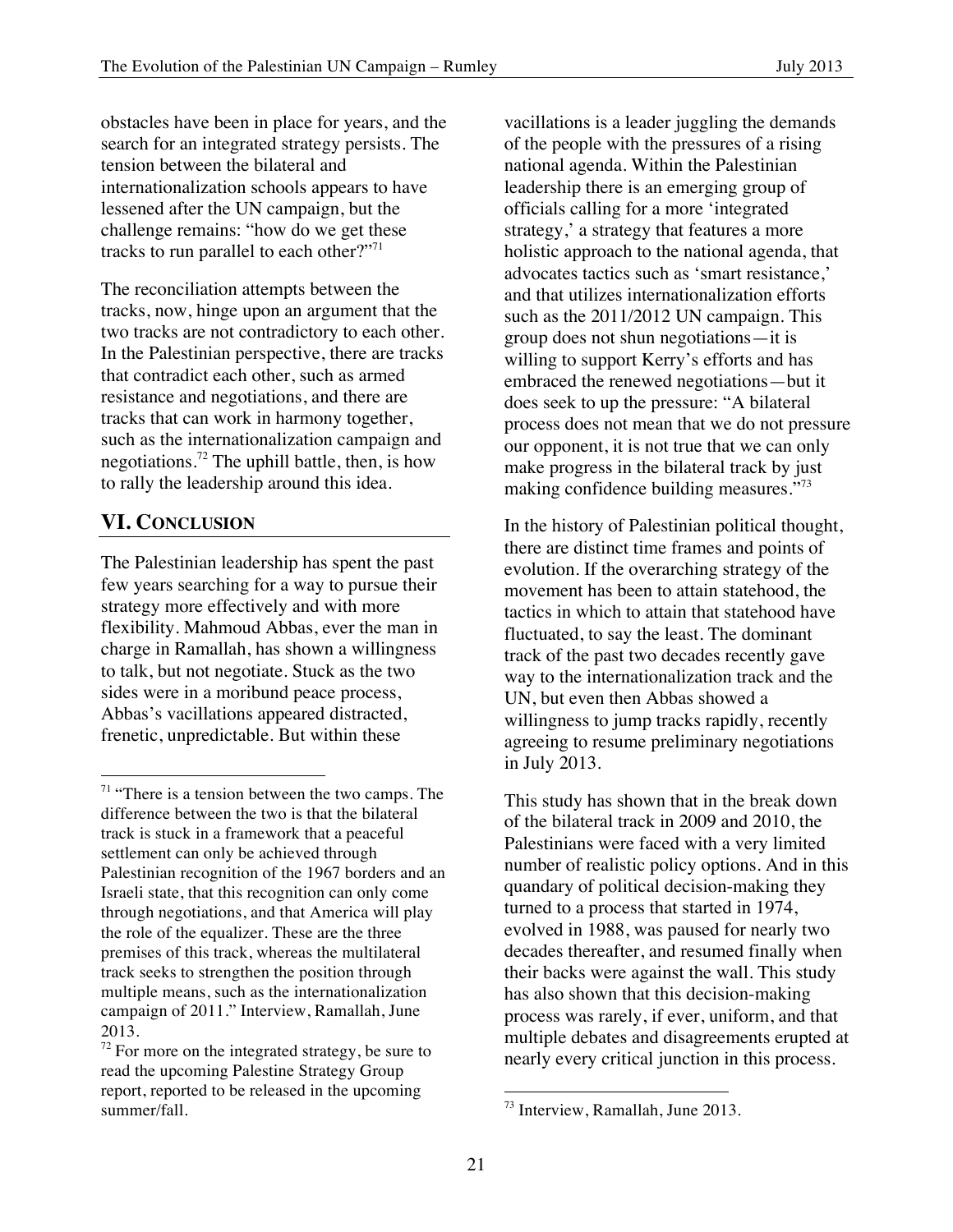If Abbas has changed, his negotiating stance will reflect that change.

Has Abbas gone from the man who wanted to sign an agreement to the man who did not want to set the precedent for relenting certain Palestinian demands? Precedents are increasingly powerful in negotiations, but what kind of precedent did the UN campaign set? If talks break down again, if the renewed negotiations reach another standstill, will the precedent of turning to the internationalization track dominate the Palestinian direction? Abbas himself told the Jordanian paper *Al Ra'i* that if talks break down: "all options are open," referring to the UN bid explicitly as: "the most important achievement for Palestinians in the past years."74 The momentum in Ramallah surrounding the UN campaign suggests that, yes, if talks break down, the Palestinians are ready to embrace the internationalization track again.

#### **VII. ACKNOWLEDGMENTS**

A project of this endeavor is not possible without the generous help and support of a lot of people. I would like to especially thank Dr. Nimrod Goren for his indispensable role in helping to construct, guide, and compile this endeavor. I am eternally indebted to Dr. Goren and all the great people at Mitvim for supporting me. I would also like to thank Darin Zeidan, without whom most of the interviews in Ramallah would not have been a possibility. In Jerusalem, Hillel Cohen, Amb. Dan Kurtzer, Ofer Zalzberg, Moshe Ma'oz, Alaa Shibly, Timna Zaray-Mizrahi, Moriah Lamb, Jennifer Brown, Candace Miller, Ozzy Campos, Jon Beltz, Justin Whitlow, Umar

 

Emmanuel, and Ben Birnbaum were all invaluable in providing insight and assistance. In the Palestinian Territories, Dalia Hatuqa, George Hale, the folks at Education for Employment (EFE), Husam Zomlot, Ata Araj, and the maverick drivers of the number 18 bus were all crucial to the success of this project. In the US, Jonathan Schanzer, Hussein Ibish, Nathan Brown, Yael Aronoff, Michael Schechter, Zack Gold, J. Dana Stuster, Geoff Levin, Egemen Bezci, Daniel Blue, Anuja Oak, Allison Good, Armin Rosen, Michael Koplow, and Hayes Brown, among many others, were all instrumental in helping me compile all the interviews and storylines into a cohesive paper. In Egypt, I am indebted to Ahmed Sabry, Sameh Afify, Ahmed Hayba, Mohamed Wahbah, and Bruce Martin. I would also like to express my sincere gratitude to the numerous Israeli, Palestinian, American, and European officials interviewed for this report whose names were withheld for discretionary reasons. Last, and certainly not least, none of this would have been possible without the support of my family and friends in the Detroit area, Jerusalem, and DC who have had to suffer my constant fretting through this entire process. Thank you.

#### **VIII. ABOUT THE AUTHOR**

**Grant Rumley** is a Visiting Fellow at Mitvim – The Israeli Institute for Regional Foreign Policies. In addition, he is a graduate student at the Hebrew University of Jerusalem and the Founder and Editor in Chief of the Jerusalem Review of Near East Affairs. You can reach him at: grumley@mitvim.org.il and on Twitter at: @Grant\_Rumley

<sup>&</sup>lt;sup>74</sup> "Abbas threatens 'all options open' if USled diplomatic bid fails," *The Times of Israel,*  22 July 2013.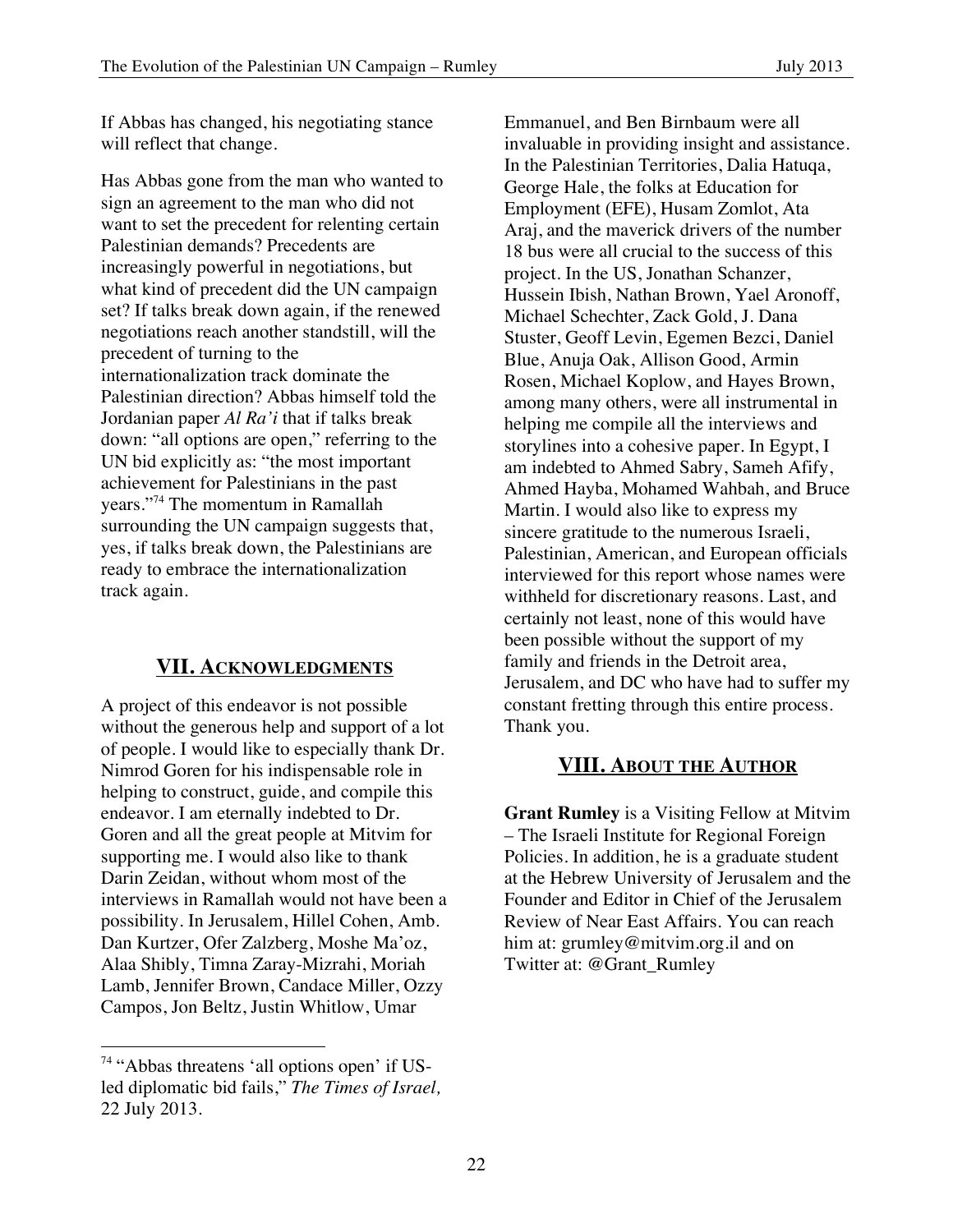### **IX. ABOUT MITVIM**

#### **Mitvim - The Israeli Institute for Regional**

**Foreign Policies** is an independent think tank that envisions a fresh start for Israel among the nations. It aims to reshape Israel's relations in the Middle East, Europe and the Mediterranean, by promoting new paradigms for Israel's foreign policies, enhancing Israel's regional belonging, and advancing Israeli-Arab peace. Mitvim was established in 2011.

#### **FOR ADDITIONAL INFORMATION**

**Mitvim - The Israeli Institute for Regional Foreign Policies** 11 Tuval St., Ramat Gan, 52522 Israel www.mitvim.org.il/en www.facebook.com/mitvim info@mitvim.org.il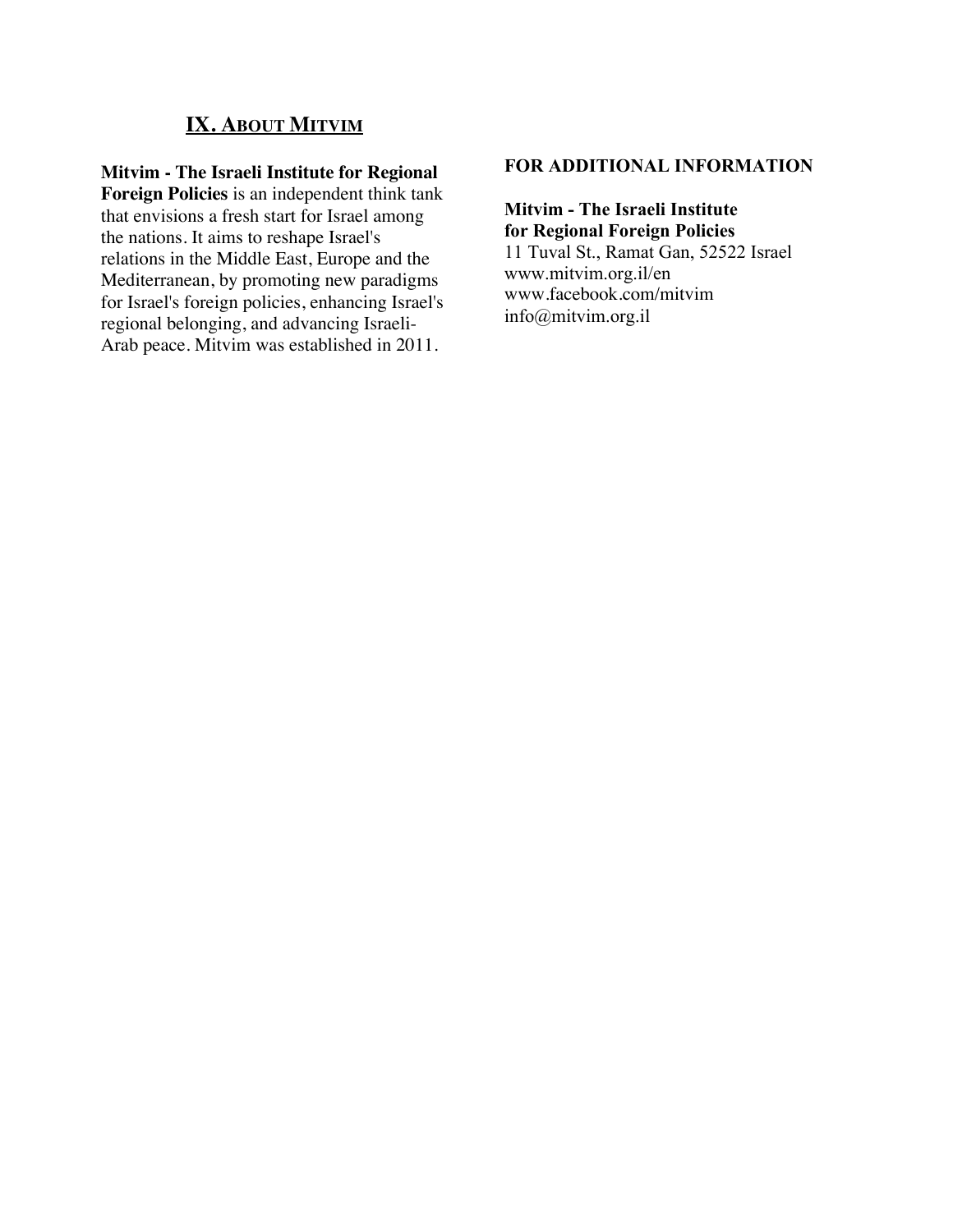## **X. TIMELINE OF EVENTS**

| 1974 | PLO Ten Point Plan released, calls for rejection of Resolution 242 but leaves open political options<br>for lands already "liberated"                                                                   |
|------|---------------------------------------------------------------------------------------------------------------------------------------------------------------------------------------------------------|
|      | Arafat addresses UN for first time                                                                                                                                                                      |
| 1988 | PLO and Palestine National Council issue declaration of independence                                                                                                                                    |
|      | Arafat addresses UN in Geneva, settles large debate within Palestinian leadership over involvement<br>at the UN                                                                                         |
|      | Days after UN speech, Arafat renounces violence in order to begin relationship with US, a<br>tumultuous relationship that would lead to negotiations with Israel in the coming years                    |
|      | The internationalization track is sidelined in favor of the negotiations track                                                                                                                          |
| 1991 | The Madrid Conference is convened                                                                                                                                                                       |
| 1993 | Signing of the Oslo Accords in Washington DC                                                                                                                                                            |
| 1999 | End of five-year Oslo interim period, Arafat threatens to declare a state and return to the UN for<br>recognition                                                                                       |
|      | President Clinton succeeds and luring him away from this track by promising renewed negotiations                                                                                                        |
| 2004 | International Court of Justice ruling on the separation barrier                                                                                                                                         |
| 2007 | The Annapolis conference is convened to restart negotiations                                                                                                                                            |
|      | Palestine Strategy Group is founded, releases first report calling for a new strategy                                                                                                                   |
| 2008 | Abbas refuses to respond to Olmert's proposal, perhaps hoping for a better deal with Livni and/or<br>Obama                                                                                              |
| 2009 | Operation Cast Lead and the resurgence of Netanyahu                                                                                                                                                     |
|      | Abbas is faced with a dilemma, chooses to refocus Palestinian efforts through multiple areas of non-<br>violent resistance, with the UN campaign at the fore. The internationalization track re-emerges |
| 2010 | After settlement moratoriums and the breakdown in talks in Amman in the Fall, Abbas turns to the<br>Arab League for support in halting negotiations, announces intent to go to the UN                   |
|      | Debate is settled within the Palestinian ranks over which to pursue first: Security Council or General<br>Assembly. By 2010, the answer is Security Council                                             |
| 2011 | Fierce diplomatic campaign between the US, Israel and Palestine over the bid. Obama threatens veto<br>and the plan is halted, Palestinians will go to the General Assembly the next year                |
| 2012 | Vote is held in General Assembly, affirms Palestine's upgraded status as non-member observer state                                                                                                      |
| 2013 | In April, Abbas announces all efforts at the UN will be halted in deference to John Kerry's attempts<br>to restart negotiations.                                                                        |
|      | Kerry announces the resumption of logistical negotiations in July in Washington DC                                                                                                                      |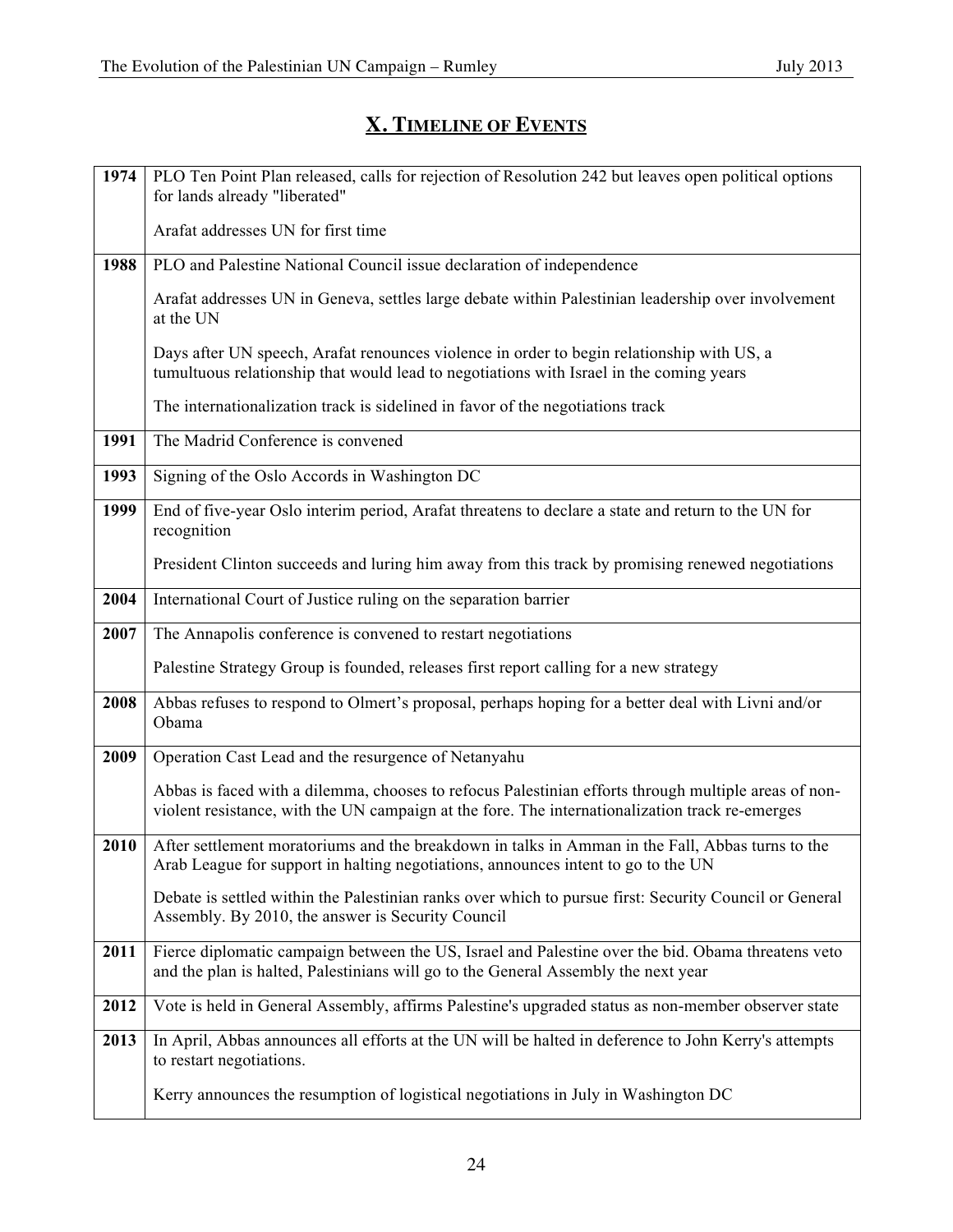#### **XI. SELECTED BIBLIOGRAPHY AND FURTHER READING**

"10 Point Program of the PLO," *Political Program Adopted at the 12th Session of the Palestine National Council,* 8 June 1974.

Abbas, Mahmoud, "The Long Overdue Palestinian State," *The New York Times,* 16 May 2011, http://www.nytimes.com/2011/05/17/opinion/17abbas.html? $r=0$ .

Abbas, Mahmoud, *Through Secret Channels: The Road to Oslo: Senior PLO Leader Abu Mazen's Revealing Story of the Negotiations with Israel, (Reading, UK: Garnet Publishing, 1995).* 

"An Insider's View of the Peace Process: A Palestinian Perspective," *Brookings Doha Center,* 8 December 2010, http://www.brookings.edu/events/2010/12/08-mideast-peace.

Ashrawi, Hanan, *This Side of Peace: A Personal Account* (New York: Simon & Schuster, 1995).

Baker, James A. III, *The Politics of Diplomacy: Revolution, War & Peace 1989-1992* (New York: G.P. Putnam's Sons, 1995).

Beilin, Yossi, *The Path to Geneva: The Quest for a Permanent Agreement, 1996-2004*, (New York: RDV Books, 2004).

Birnbaum, Ben, "The End of the Two-State Solution: Why the Window is Closing on Middle-East Peace," *The New Republic,* 11 March 2013.

Erekat, Saeb and the Palestinian Negotiation Affairs Department, "The Political Situation in Light of Developments with the US Administration and Israeli Government and Hamas' Continued Coup d'Etat: Recommendations and Options," December 2009.

"Full Text of Netanyahu's Foreign Policy Speech at Bar Ilan," *Haaretz,* 14 June 2009, http://www.haaretz.com/news/full-text-of-netanyahu-s-foreign-policy-speech-at-bar-ilan-1.277922.

Hale, George, "The PA's Pitiable Strategy," *The Daily Beast,* 12 July 2012.

International Crisis Group, "Curb Your Enthusiasm: Israel and Palestine After the UN," 12 September 2011.

International Crisis Group, "The Emperor Has No Clothes: Palestinians and the End of the Peace Process," 7 May 2012.

International Crisis Group, "Tipping Point? Palestinians and the Search for a New Strategy." 26 April 2010.

Keinon, Herb and Khaled Abu Toameh, "Arab League supports Abbas's decision to halt talks," *The Jerusalem Post,* 8 October 2010.

Khalidi, Rashid, *The Iron Cage: The Story of the Palestinian Struggle for Statehood,* (Boston: Beacon Press, 2006).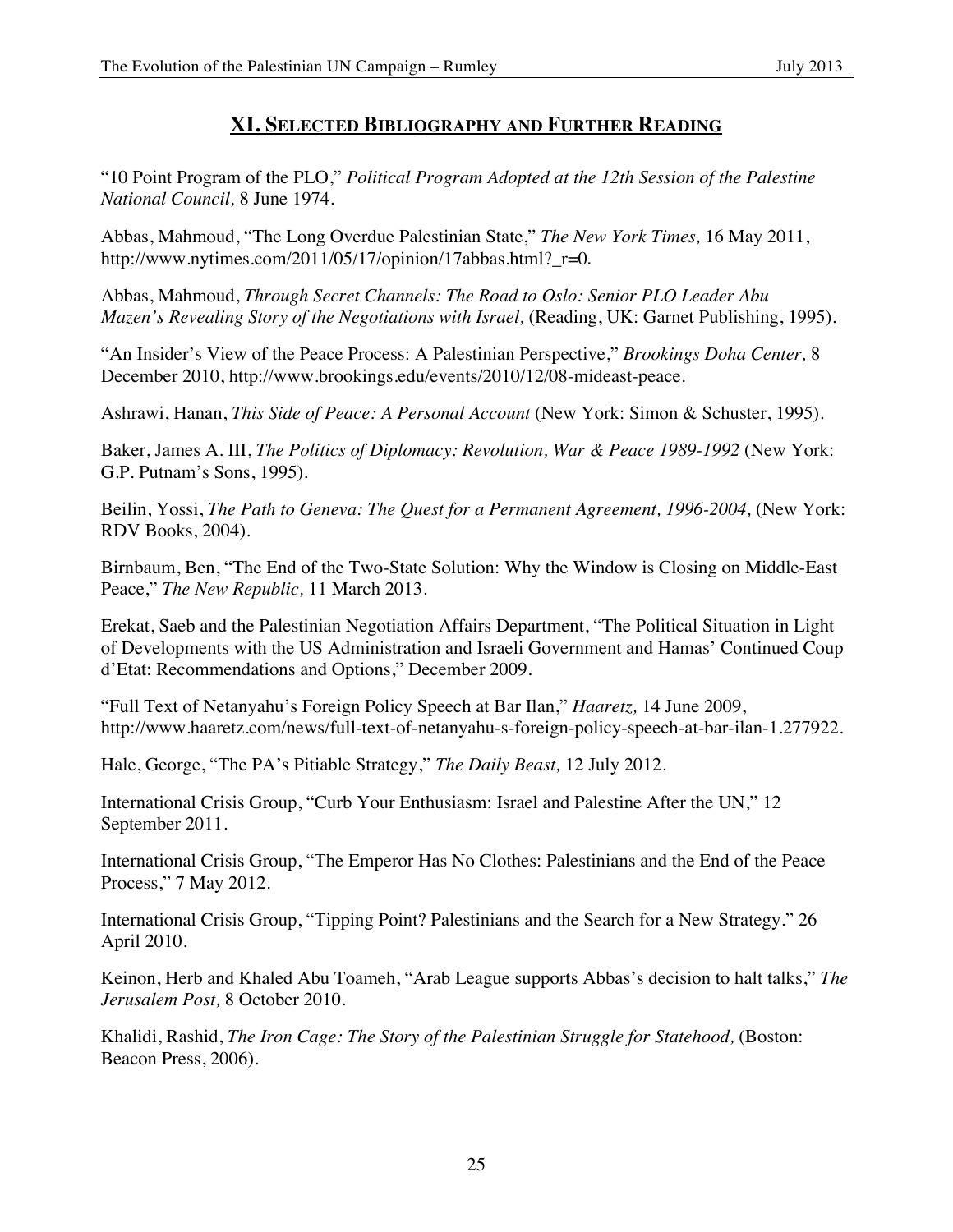Kurtzer, Daniel C. and Lasensky, Scott B., *Negotiating Arab-Israeli Peace: American Leadership in the Middle East,* (Washington, DC: US Institute of Peace, 2008).

"Letter from Bill Clinton to Yasser Arafat, April 26, 1999" *Brookings Appendices,*  http://www.brookings.edu/~/media/Press/Books/2005/peaceprocess3/Appendix%20X.pdf.

McGreal, Chris, "Barack Obama caught between Israel and his Palestinian 'promise'," *The Guardian,* 16 September 2011,

Metz, Helen Chapin, "Jordan: A Country Study. The Rabat Summit Conference," *US Library of Congress,* 1989.

Miller, Aaron David, *The Much Too Promised Land: America's Elusive Search for Arab-Israeli Peace,* (New York: Random House, 2008).

Moran, Michael, "Ambitions for Annapolis," *Council on Foreign Relations.* 28 November 2007, http://www.cfr.org/israel/ambitions-annapolis/p14867

Morris, Benny, *Righteous Victims: A History of the Zionist-Arab Conflict, 1881-2001*, (New York*: Vintage Books,* 2001).

"Mr. President Mahmoud Abbas Speech in the General Assembly of the United Nations Sixty-Fifth Session," *Department of International Relations—PLO,* 27 Sep 2010. http://www.miftah.org/Display.cfm?DocId=22623&CategoryId=18.

PLO Negotiations Department, "The Historic Compromise: The Palestinian Declaration of Independence and the Twenty-Year Struggle for a Two-State Solution," 15 November 2008. http://www.carim.org/public/polsoctexts/PS2PAL005 EN.pdf.

Quandt, William B., *Peace Process: American Diplomacy and the Arab-Israeli Conflict Since 1967,*  (Washington DC: Brookings Institution Press (3), 2005).

"Quartet Statement," *United Nations,* 23 September 2011, http://www.un.org/news/dh/infocus/middle\_east/quartet-23sep2011.htm.

"Remarks by the President on the Middle East and North Africa," *The State Department & Office of the Press Secretary, The White House,* 19 May 2011.

"Remarks by the President to the United Nations General Assembly," *Office of the Press Secretary, The White House,* 23 September 2010.

Ros-Lehtinen, Ileana and Howard Berman and Edward Royce and Eliot Engel, Members of Congress, "US House of Representatives Letter to The White House on Punishing the Palestinians," Via *Maan News Agency,* December 2012.

Ross, Dennis, *The Missing Peace: The Inside Story of the Fight for Middle East Peace*, (New York: Farrar, Straus and Giroux, 2004).

Shemesh, Moshe, "The Founding of the PLO 1964," *Middle Eastern Studies* 20(4), October, 1984.

Shlaim, Avi, *Israel and Palestine: Reappraisals, Revisions, Refutations,* (London: Verso*,* 2009).